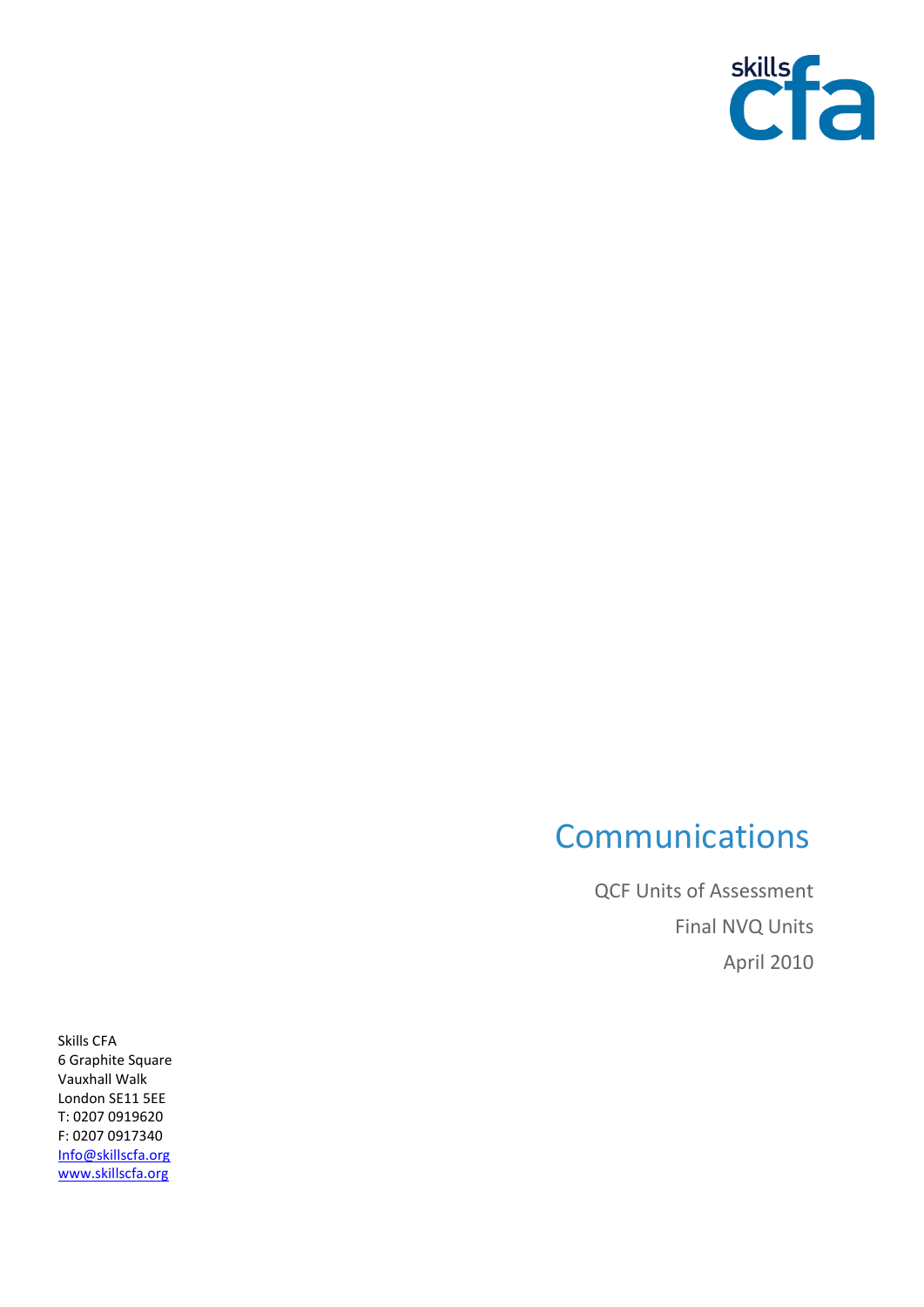

## **Contents**

| No.  | <b>Title</b>                          | Page No. |
|------|---------------------------------------|----------|
| Q106 | Communicate in a business environment | 1        |
| Q107 | Make and receive telephone calls      | 4        |
| Q206 | Communicate in a business environment | 7        |
| Q209 | Take minutes                          | 11       |
| Q208 | Use a diary system                    | 14       |
| Q207 | Use electronic message systems        | 17       |
| Q309 | Communicate in a business environment | 19       |
| Q311 | Deliver a presentation                | 24       |
| Q310 | Develop a presentation                | 27       |
| Q409 | Communicate in a business environment | 29       |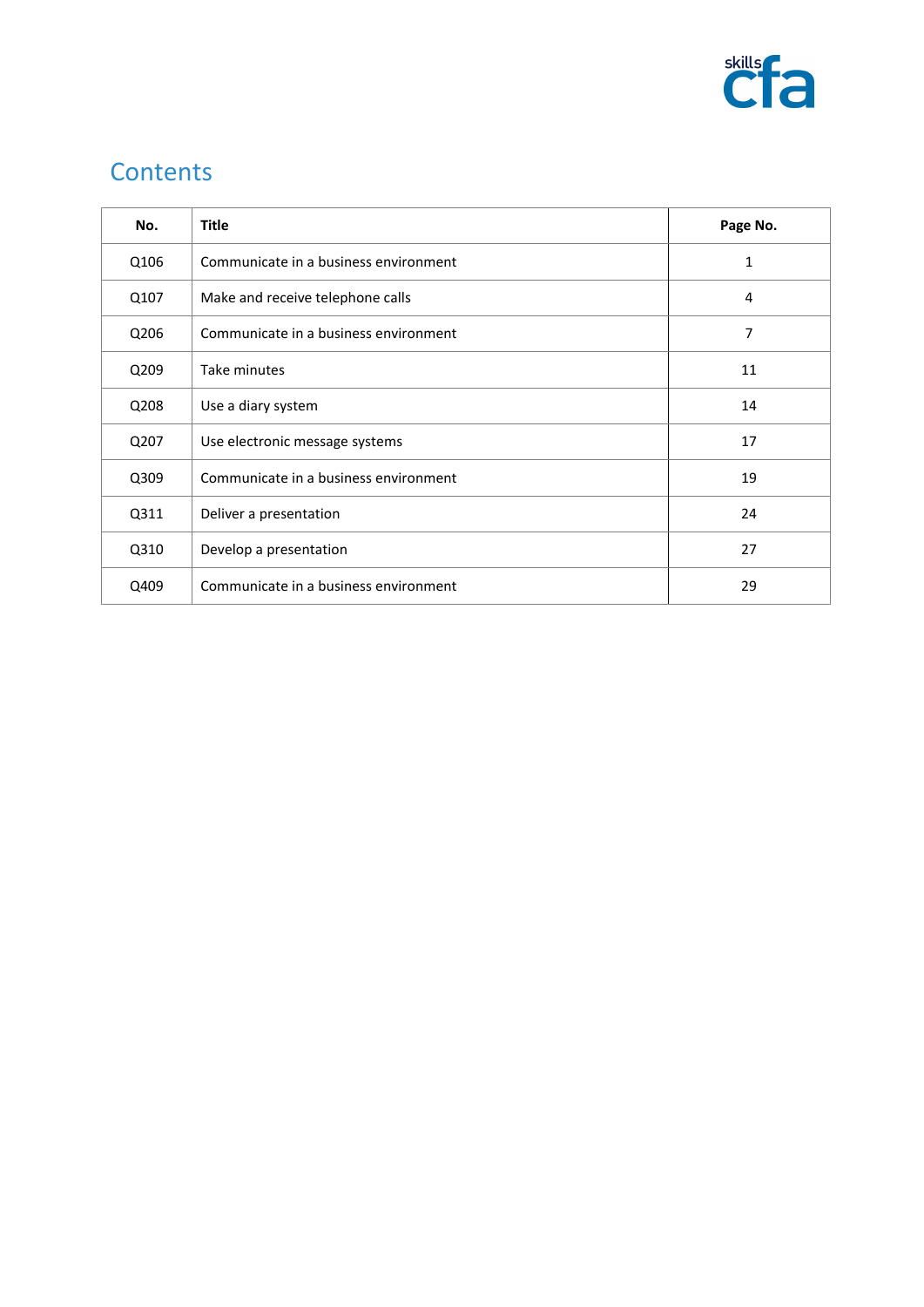

| <b>Title</b>                                     |            | Communicate in a business environment                                                    |
|--------------------------------------------------|------------|------------------------------------------------------------------------------------------|
| <b>Skills CFA Unit</b><br>No.                    | Q106       |                                                                                          |
| <b>WBA Unit No.</b>                              | F/601/2453 |                                                                                          |
| <b>Level</b><br>1                                |            |                                                                                          |
| <b>Credit Value</b>                              | 4          |                                                                                          |
| <b>GLH</b>                                       | 21         |                                                                                          |
| <b>Learning Outcomes</b>                         |            | <b>Assessment Criteria</b>                                                               |
| The learner will                                 |            | The learner can                                                                          |
| 1. Know the purpose of planning<br>communication |            | 1.1 Identify the purpose of<br>communication                                             |
|                                                  |            | 1.2 State different methods of<br>communication and when to use<br>them                  |
| 2. Understand how to communicate<br>in writing   |            | 2.1 Give reasons for using language<br>that suits the purpose of the<br>communication    |
|                                                  |            | 2.2 Describe how to format<br>information so that it is clear<br>and accurate            |
|                                                  |            | 2.3 Give reasons for accurate use of<br>grammar, punctuation and<br>spelling             |
|                                                  |            | 2.4 Explain what is meant by plain<br>English, and why it is used                        |
|                                                  |            | 2.5 Explain the need to check work                                                       |
|                                                  |            | 2.6 Outline ways of recognising<br>work that is important and work<br>that is urgent     |
|                                                  |            | 2.7 Outline organisational<br>procedures for saving and filing<br>written communications |
| 3. Know how to communicate<br>verbally           |            | 3.1 Identify methods of verbally<br>presenting information and<br>ideas clearly          |
|                                                  |            | 3.2 Identify ways of contributing to<br>discussions                                      |
|                                                  |            | 3.3 Identify ways of listening<br>actively                                               |
| 4. Understand the purpose of                     |            | 4.1 Identify ways of getting                                                             |
| feedback in developing                           |            | feedback on communications                                                               |
| communication skills                             |            | 4.2 Describe the purpose of using<br>feedback to develop<br>communication skills         |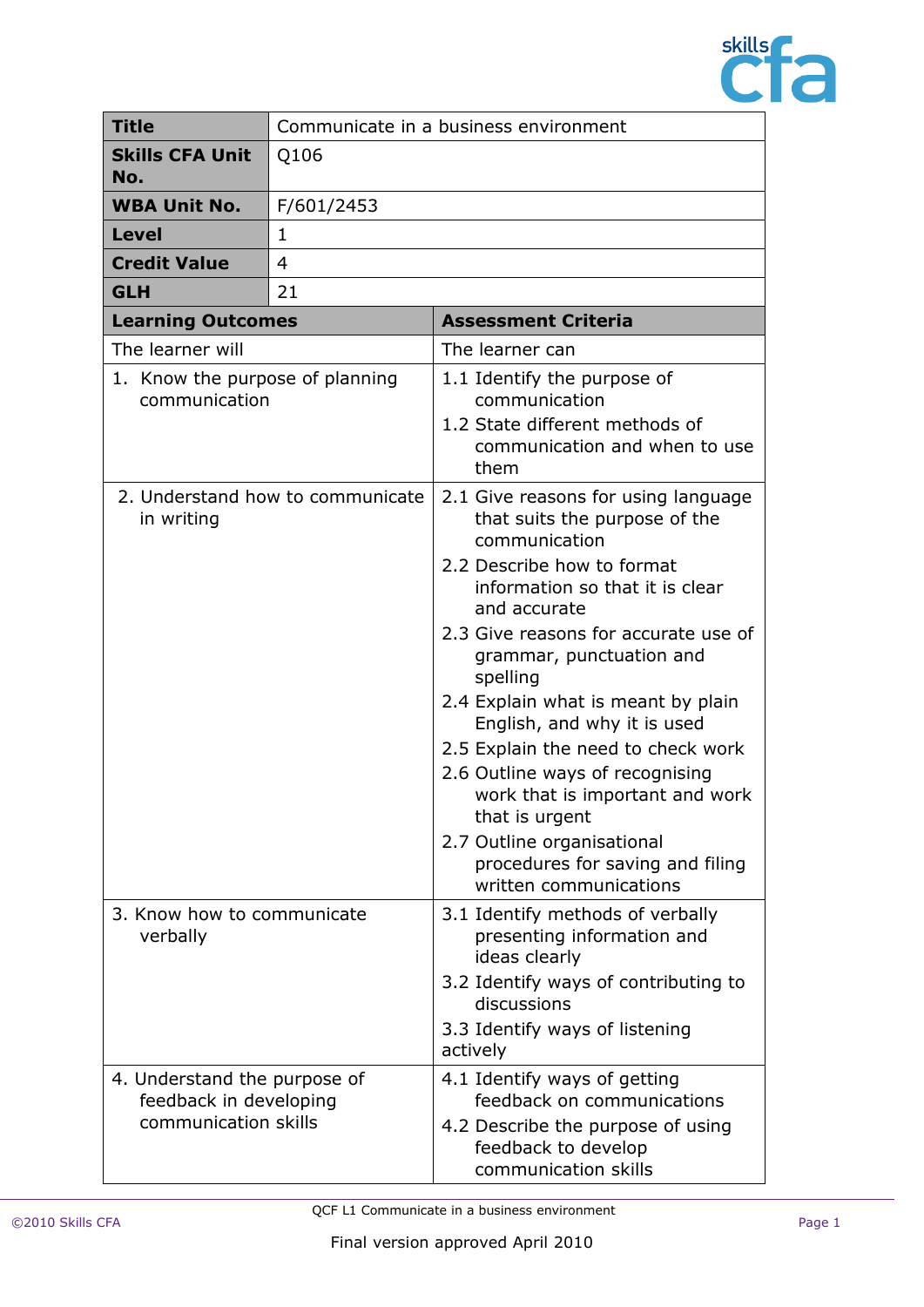

| 5. Be able to plan communication                                       | 5.1 Identify the purpose of<br>communications to be presented<br>5.2 Select methods of<br>communication to be used<br>5.3 Confirm methods of<br>communication, as required                                                                                                                                                                                                                                                                                                               |
|------------------------------------------------------------------------|------------------------------------------------------------------------------------------------------------------------------------------------------------------------------------------------------------------------------------------------------------------------------------------------------------------------------------------------------------------------------------------------------------------------------------------------------------------------------------------|
| 6. Be able to communicate in<br>writing                                | 6.1 Format information so that it is<br>clear and accurate<br>6.2 Use language that suits the<br>purpose of the communications<br>6.3 Use accurate grammar, spelling<br>and punctuation, and plain<br>English to make sure that the<br>message is clear<br>6.4 Check communications and<br>make amendments, as required<br>6.5 Agree what is important and<br>what is urgent<br>6.6 Produce communications to<br>meet agreed deadlines<br>6.7 Keep a file copy of<br>communications sent |
| 7. Be able to communicate verbally<br>8. Be able to identify and agree | 7.1 Verbally present information to<br>others so that it is clear and<br>accurate<br>7.2 Contribute to discussion(s)<br>7.3 Actively listen to information<br>given by other people<br>7.4 Ask relevant questions to clarify<br>own understanding, as required<br>8.1 Get feedback to confirm                                                                                                                                                                                            |
| ways of developing<br>communication skills                             | whether the communication has<br>achieved its purpose<br>8.2 Use feedback to identify and<br>agree ways of improving own<br>communication skills                                                                                                                                                                                                                                                                                                                                         |

| <b>Additional Information about the unit</b> |                                                                                                                                                     |  |
|----------------------------------------------|-----------------------------------------------------------------------------------------------------------------------------------------------------|--|
| Unit purpose and aim(s)                      | This unit is about being able to<br>communicate clearly and accurately,<br>in writing and verbally, with other<br>people in a business environment. |  |
| Unit expiry date                             | 31 December 2013                                                                                                                                    |  |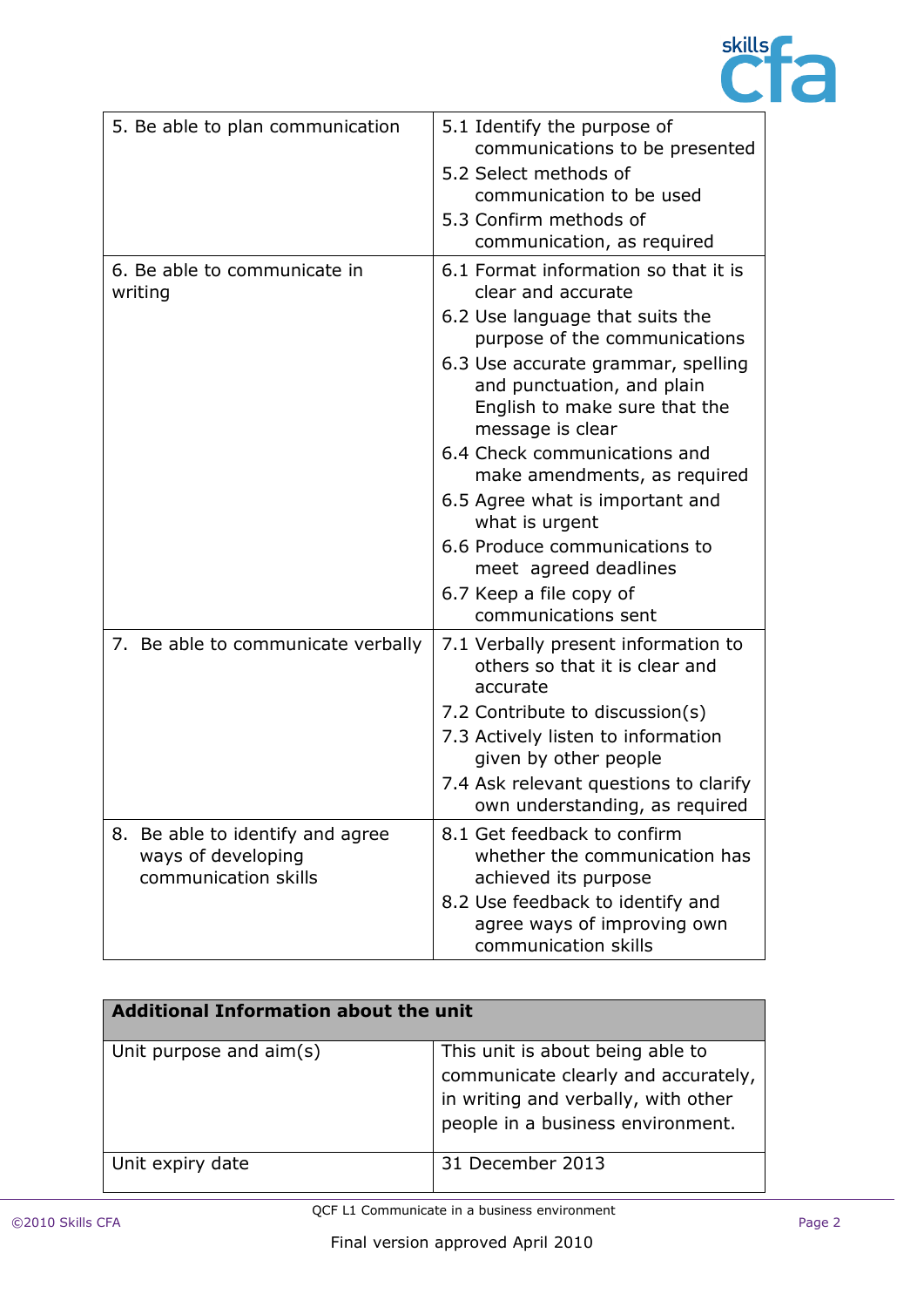

| Details of the relationship between<br>the unit and relevant national<br>occupational standards or other<br>professional standards or curricula<br>(if appropriate) | <b>Skills CFA</b>                                              |
|---------------------------------------------------------------------------------------------------------------------------------------------------------------------|----------------------------------------------------------------|
| Assessment requirements or<br>guidance specified by a sector or<br>regulatory body (if appropriate)                                                                 | Assessment Strategy                                            |
| Support for the unit from an SSC or<br>other appropriate body (if required)                                                                                         | <b>Skills CFA</b>                                              |
| Location of the unit within the<br>subject/sector classification system                                                                                             | 15. Business, Administration and<br>Law<br>15.2 Administration |
| Name of the organisation<br>submitting the unit                                                                                                                     | <b>Skills CFA</b>                                              |
| Availability for use                                                                                                                                                | Shared                                                         |
| Unit available from                                                                                                                                                 | 1 August 2010                                                  |
| Unit guided learning hours                                                                                                                                          | 21                                                             |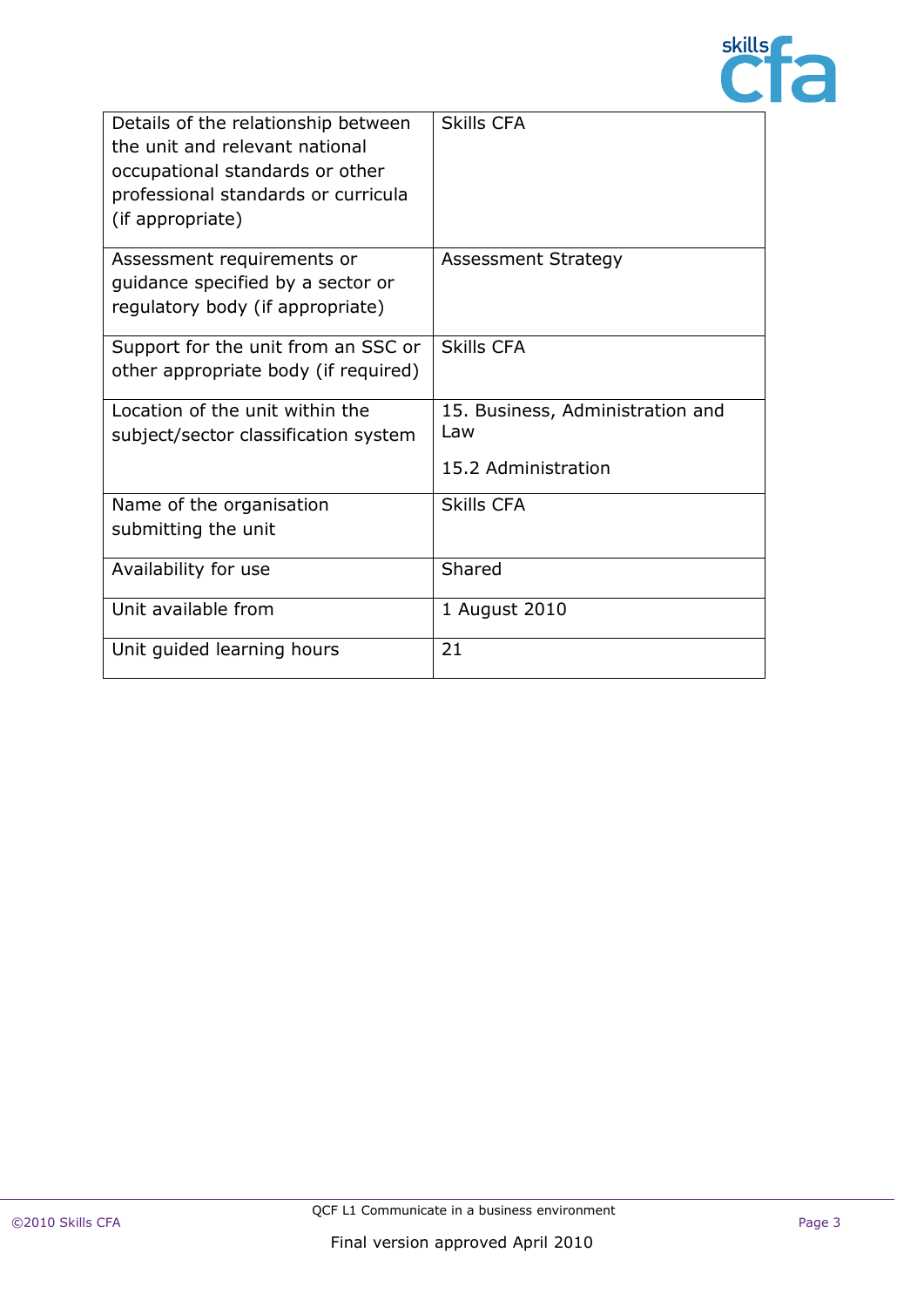

| <b>Title</b>                                                 | Make and receive telephone calls |                                                                                                                                                                                                                                                                                                                                                                                                                                                                                                                                                                                                                                                                                                                                                                                                                                                                                                                       |
|--------------------------------------------------------------|----------------------------------|-----------------------------------------------------------------------------------------------------------------------------------------------------------------------------------------------------------------------------------------------------------------------------------------------------------------------------------------------------------------------------------------------------------------------------------------------------------------------------------------------------------------------------------------------------------------------------------------------------------------------------------------------------------------------------------------------------------------------------------------------------------------------------------------------------------------------------------------------------------------------------------------------------------------------|
| <b>Skills CFA Unit</b><br>No.                                | Q107                             |                                                                                                                                                                                                                                                                                                                                                                                                                                                                                                                                                                                                                                                                                                                                                                                                                                                                                                                       |
| <b>WBA Unit No.</b>                                          | K/601/2446                       |                                                                                                                                                                                                                                                                                                                                                                                                                                                                                                                                                                                                                                                                                                                                                                                                                                                                                                                       |
| <b>Level</b>                                                 | 1                                |                                                                                                                                                                                                                                                                                                                                                                                                                                                                                                                                                                                                                                                                                                                                                                                                                                                                                                                       |
| <b>Credit Value</b>                                          | 3                                |                                                                                                                                                                                                                                                                                                                                                                                                                                                                                                                                                                                                                                                                                                                                                                                                                                                                                                                       |
| <b>GLH</b>                                                   | 10                               |                                                                                                                                                                                                                                                                                                                                                                                                                                                                                                                                                                                                                                                                                                                                                                                                                                                                                                                       |
| <b>Learning Outcomes</b>                                     |                                  | <b>Assessment Criteria</b>                                                                                                                                                                                                                                                                                                                                                                                                                                                                                                                                                                                                                                                                                                                                                                                                                                                                                            |
| The learner will                                             |                                  | The learner can                                                                                                                                                                                                                                                                                                                                                                                                                                                                                                                                                                                                                                                                                                                                                                                                                                                                                                       |
| 1. Understand how to make<br>telephone calls                 |                                  | 1.1 Describe the different features<br>of telephone systems and how<br>to use them<br>1.2 Give reasons for identifying the<br>purpose of a call before making<br>it<br>1.3 Describe different ways of<br>obtaining the names and<br>numbers of people that need to<br>be contacted<br>1.4 Describe how to use a telephone<br>system to make contact with<br>people inside and outside an<br>organisation<br>1.5 Explain the purpose of giving a<br>positive image of self and own<br>organisation<br>1.6 Explain the purpose of<br>summarising the outcomes of a<br>telephone conversation before<br>ending the call<br>1.7 Describe how to identify<br>problems and who to refer them<br>to<br>1.8 Describe organisation structures<br>and communication channels<br>within an organisation<br>1.9 Describe how to follow<br>organisational procedures when<br>making a telephone call<br>1.10 Explain how to report |
|                                                              |                                  | telephone system faults                                                                                                                                                                                                                                                                                                                                                                                                                                                                                                                                                                                                                                                                                                                                                                                                                                                                                               |
| 2. Understand how to receive and<br>transfer telephone calls |                                  | 2.1 Describe how to identify callers<br>and their needs<br>2.2 Explain the purpose of giving<br>accurate and up to date                                                                                                                                                                                                                                                                                                                                                                                                                                                                                                                                                                                                                                                                                                                                                                                               |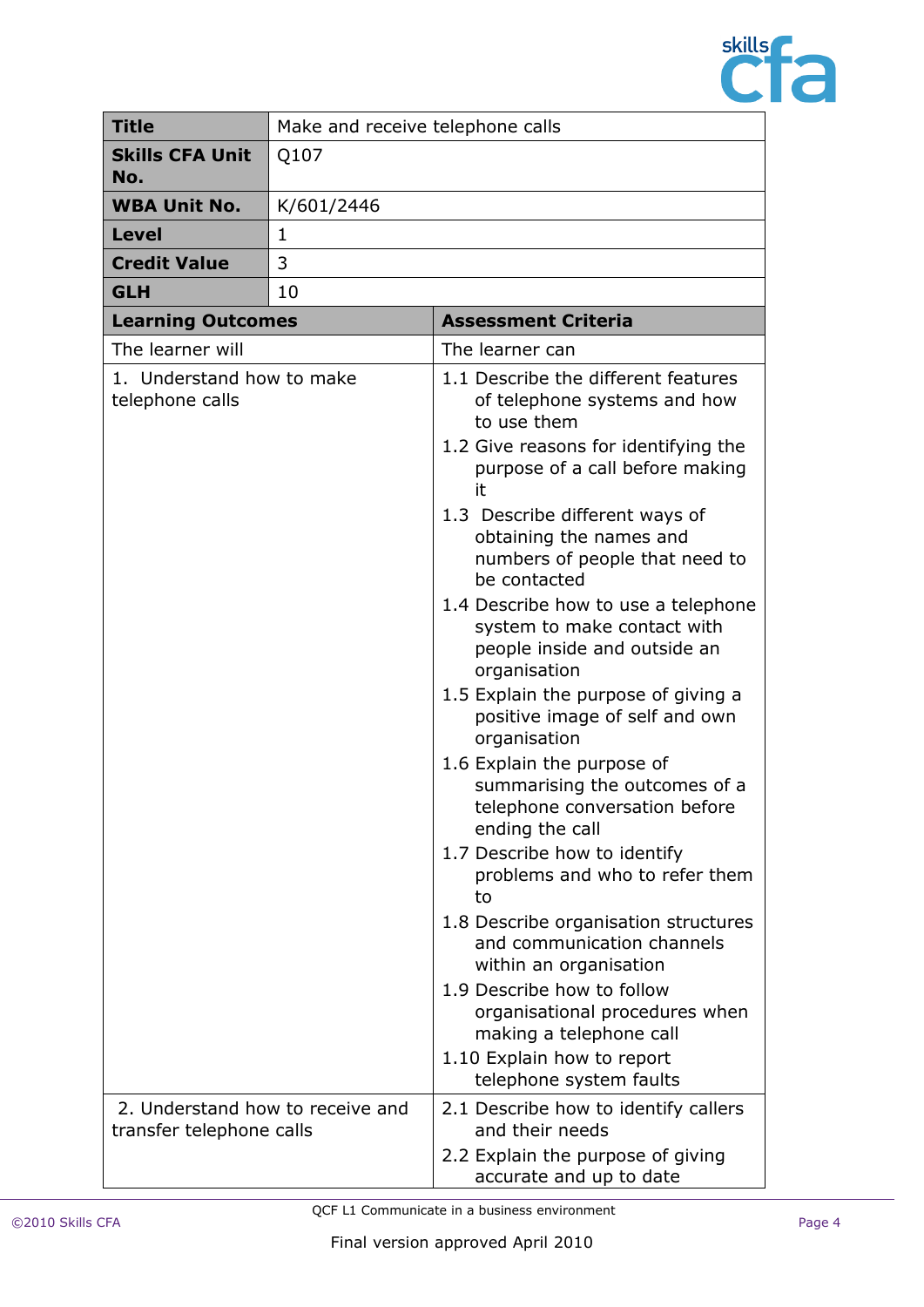

|                                       | information to callers                                                                            |
|---------------------------------------|---------------------------------------------------------------------------------------------------|
|                                       | 2.3 Explain the purpose of                                                                        |
|                                       | confidentiality and security                                                                      |
|                                       | when dealing with callers                                                                         |
|                                       | 2.4 Describe the types of                                                                         |
|                                       | information that could affect                                                                     |
|                                       | confidentiality and security and                                                                  |
|                                       | how to handle these                                                                               |
|                                       | 2.5 Describe ways of identifying the<br>appropriate person to whom a<br>call is transferred       |
|                                       | 2.6 Describe the information to be                                                                |
|                                       | given when transferring calls or<br>leaving messages                                              |
|                                       | 2.7 Describe how to identify<br>problems and who to refer them<br>to                              |
|                                       | 2.8 Describe how to follow                                                                        |
|                                       | organisational procedures when<br>receiving a telephone call                                      |
|                                       | 2.9 Explain how to report telephone                                                               |
|                                       | system faults                                                                                     |
| 3. Be able to make telephone calls    | 3.1 Identify the purpose of the call                                                              |
|                                       | 3.2 Obtain the name and number of<br>the person to be contacted                                   |
|                                       | 3.3 Make contact with the person                                                                  |
|                                       | 3.4 Communicate information to<br>achieve the purpose of the call                                 |
|                                       | 3.5 Project a positive image of self<br>and organisation                                          |
|                                       | 3.6 Summarise the outcomes of the                                                                 |
|                                       | conversation before ending a<br>call                                                              |
|                                       | 3.7 Report telephone system faults,<br>if necessary                                               |
| 4. Be able to receive telephone calls | 4.1 Answer a phone following<br>organisational procedures                                         |
|                                       | 4.2 Give a positive image of self<br>and organisation                                             |
|                                       | 4.3 Identify the caller, where they<br>are calling from, and what they<br>need                    |
|                                       | 4.4 Give accurate and up to date<br>information whilst protecting<br>confidentiality and security |
|                                       | 4.5 Transfer calls, if required                                                                   |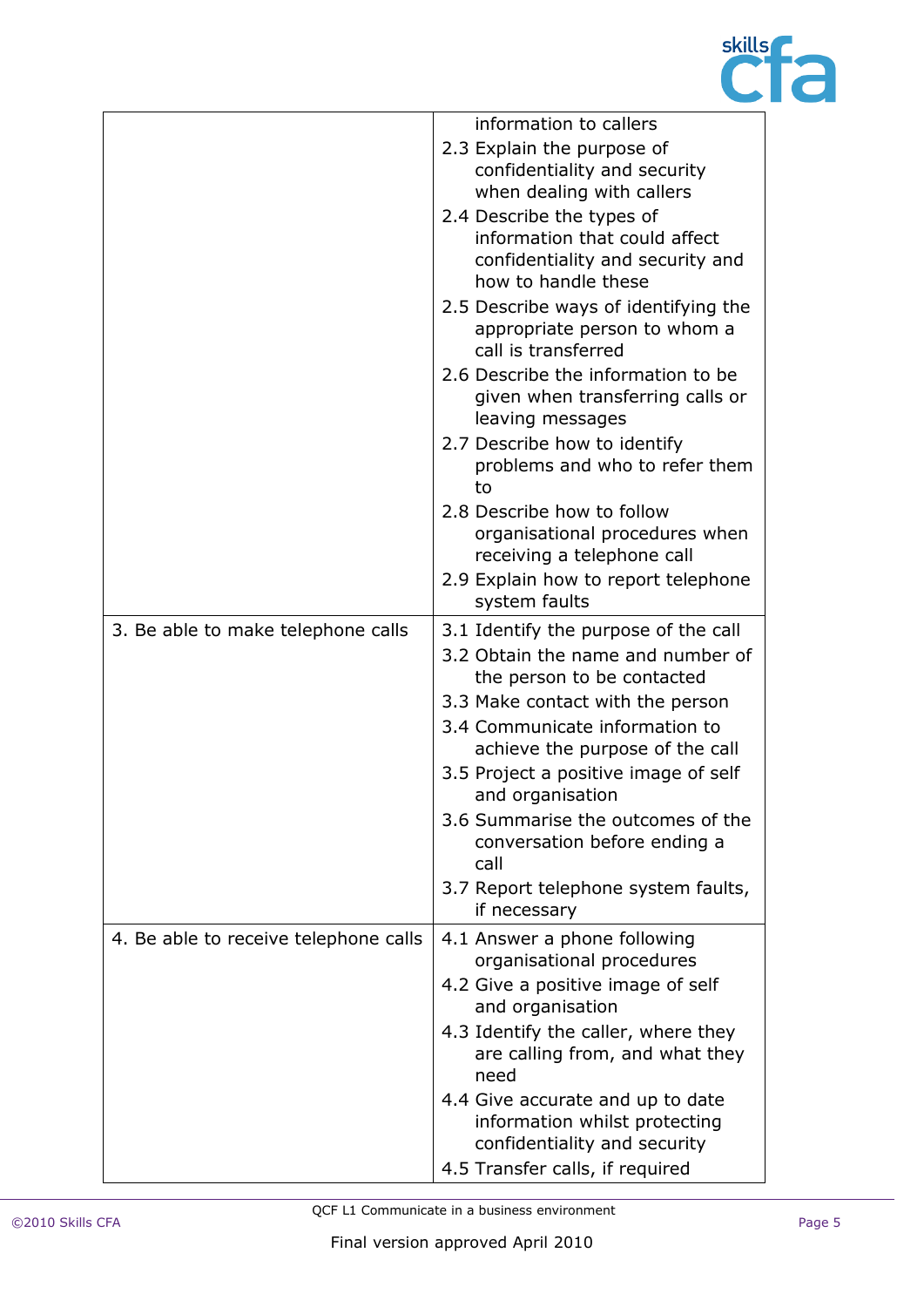

| 4.6 Take and pass on messages<br>according to the caller's needs            |
|-----------------------------------------------------------------------------|
| 4.7 Summarise the outcomes of the<br>conversation before ending the<br>call |
| 4.8 Report telephone system faults,<br>if necessary                         |

| <b>Additional Information about the unit</b>                                                                                                                        |                                                                                                                                     |  |
|---------------------------------------------------------------------------------------------------------------------------------------------------------------------|-------------------------------------------------------------------------------------------------------------------------------------|--|
| Unit purpose and aim(s)                                                                                                                                             | This unit is about making and<br>receiving telephone calls, and<br>transferring calls when necessary,<br>in a business environment. |  |
| Unit expiry date                                                                                                                                                    | 31 December 2013                                                                                                                    |  |
| Details of the relationship between<br>the unit and relevant national<br>occupational standards or other<br>professional standards or curricula<br>(if appropriate) | <b>Skills CFA</b>                                                                                                                   |  |
| Assessment requirements or<br>quidance specified by a sector or<br>regulatory body (if appropriate)                                                                 | <b>Assessment Strategy</b>                                                                                                          |  |
| Support for the unit from an SSC or<br>other appropriate body (if required)                                                                                         | <b>Skills CFA</b>                                                                                                                   |  |
| Location of the unit within the<br>subject/sector classification system                                                                                             | 15. Business, Administration and<br>Law<br>15.2 Administration                                                                      |  |
| Name of the organisation<br>submitting the unit                                                                                                                     | <b>Skills CFA</b>                                                                                                                   |  |
| Availability for use                                                                                                                                                | Shared                                                                                                                              |  |
| Unit available from                                                                                                                                                 | 1 August 2010                                                                                                                       |  |
| Unit guided learning hours                                                                                                                                          | 10                                                                                                                                  |  |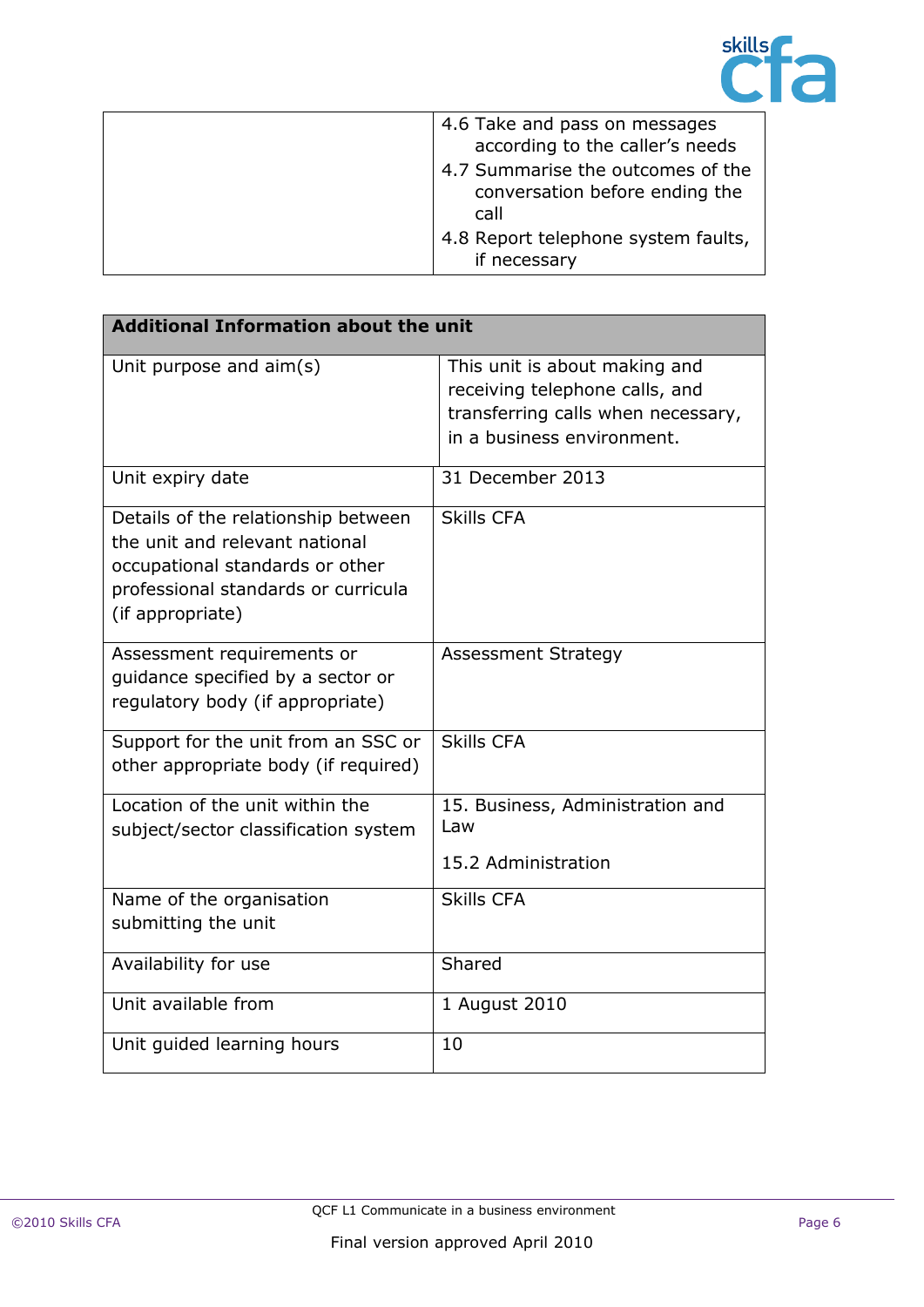

| <b>Title</b>                                                                               |            | Communicate in a business environment                                                                                                                                                                                                                                                                                                                                                                                                                                                                                                                                                                                                                                                                                                                                                          |
|--------------------------------------------------------------------------------------------|------------|------------------------------------------------------------------------------------------------------------------------------------------------------------------------------------------------------------------------------------------------------------------------------------------------------------------------------------------------------------------------------------------------------------------------------------------------------------------------------------------------------------------------------------------------------------------------------------------------------------------------------------------------------------------------------------------------------------------------------------------------------------------------------------------------|
| <b>Skills CFA Unit</b><br>No.                                                              | Q206       |                                                                                                                                                                                                                                                                                                                                                                                                                                                                                                                                                                                                                                                                                                                                                                                                |
| <b>WBA Unit No.</b>                                                                        | D/601/2475 |                                                                                                                                                                                                                                                                                                                                                                                                                                                                                                                                                                                                                                                                                                                                                                                                |
| <b>Level</b>                                                                               | 2          |                                                                                                                                                                                                                                                                                                                                                                                                                                                                                                                                                                                                                                                                                                                                                                                                |
| <b>Credit Value</b>                                                                        | 3          |                                                                                                                                                                                                                                                                                                                                                                                                                                                                                                                                                                                                                                                                                                                                                                                                |
| <b>GLH</b>                                                                                 | 18         |                                                                                                                                                                                                                                                                                                                                                                                                                                                                                                                                                                                                                                                                                                                                                                                                |
| <b>Learning Outcomes</b>                                                                   |            | <b>Assessment Criteria</b>                                                                                                                                                                                                                                                                                                                                                                                                                                                                                                                                                                                                                                                                                                                                                                     |
| The learner will                                                                           |            | The learner can                                                                                                                                                                                                                                                                                                                                                                                                                                                                                                                                                                                                                                                                                                                                                                                |
| 1. Understand the purpose of<br>planning communication<br>2. Understand how to communicate |            | 1.1 Explain reasons for knowing the<br>purpose of communication<br>1.2 Explain reasons for knowing the<br>audience to whom the<br>communication is being<br>presented<br>1.3 Describe different methods of<br>communication<br>1.4 Describe when to use different<br>methods of communication<br>2.1 Identify different sources of                                                                                                                                                                                                                                                                                                                                                                                                                                                             |
| in writing                                                                                 |            | information that may be used<br>when preparing written<br>communication<br>2.2 Describe the communication<br>principles for using electronic<br>forms of written communication<br>in a business environment<br>2.3 Describe the reasons for using<br>language that suits the purpose<br>of written communication<br>2.4 Describe ways of organising,<br>structuring and presenting<br>written information so it meets<br>the needs of an audience<br>2.5 Describe ways of checking for<br>the accuracy of written<br>information<br>2.6 Explain the purpose of accurate<br>use of grammar, punctuation<br>and spelling<br>2.7 Explain what is meant by plain<br>English, and why it is used<br>2.8 Explain the need to proofread<br>and check written work<br>2.9 Explain how to identify work |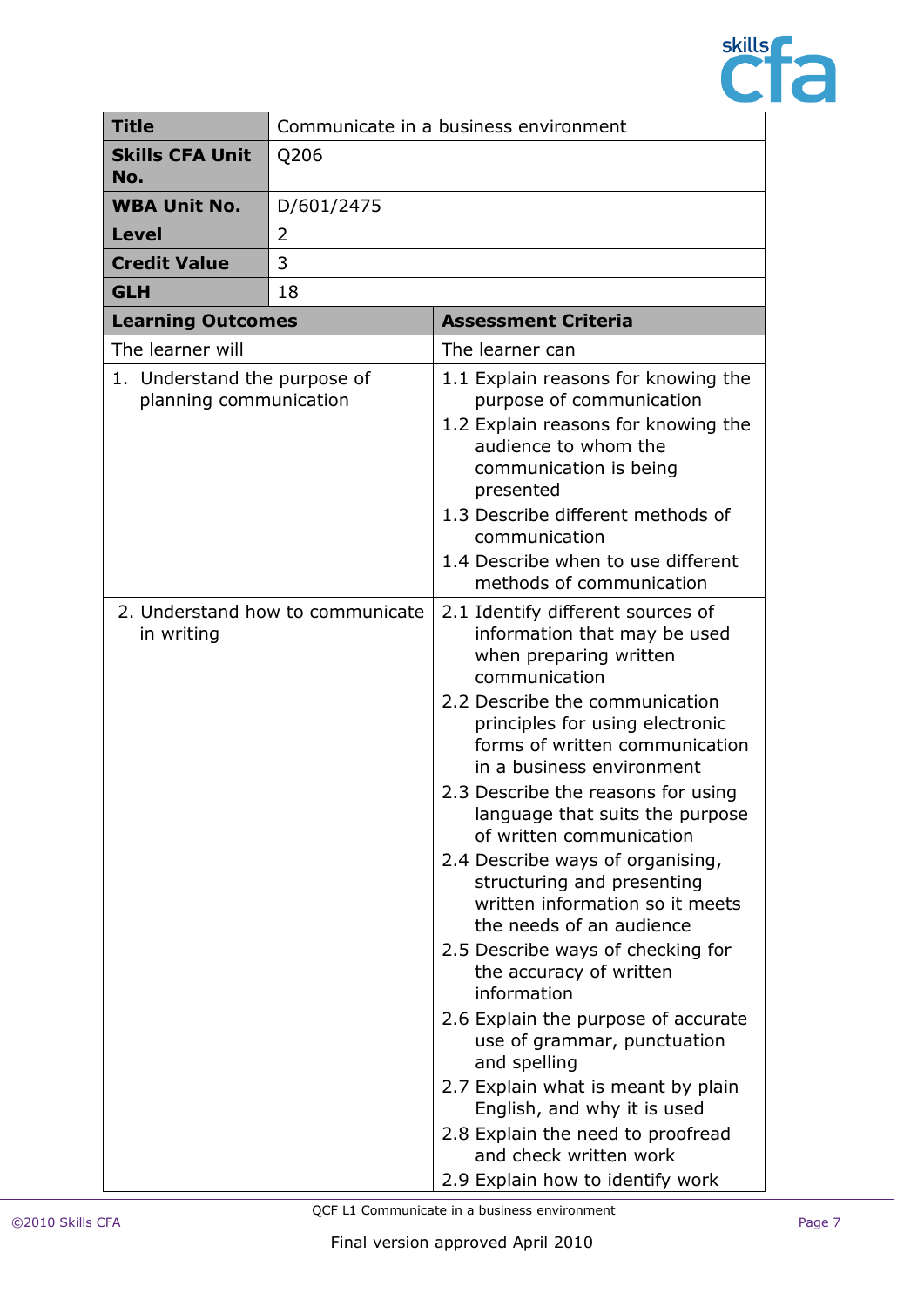

|                                                                                | that is important and work that<br>is urgent<br>2.10 Describe organisational<br>procedures for saving and<br>filing written communications                                                                                                                                                        |
|--------------------------------------------------------------------------------|---------------------------------------------------------------------------------------------------------------------------------------------------------------------------------------------------------------------------------------------------------------------------------------------------|
| 3. Understand how to communicate<br>verbally                                   | 3.1 Describe ways of verbally<br>presenting information and<br>ideas clearly<br>3.2 Explain ways of making<br>contributions to discussions that<br>help to move them forward<br>3.3 Describe methods of active<br>listening<br>3.4 Explain the purpose of<br>summarising verbal<br>communications |
| 4. Understand the purpose of<br>feedback in developing<br>communication skills | 4.1 Describe ways of getting<br>feedback on communications<br>4.2 Explain the purpose of using<br>feedback to develop<br>communication skills                                                                                                                                                     |
| 5. Be able to plan communication                                               | 5.1 Identify the purpose of<br>communications and the<br>audience(s)<br>5.2 Select methods of<br>communication to be used<br>5.3 Confirm methods of<br>communication, as required                                                                                                                 |
| 6. Be able to communicate in<br>writing                                        | 6.1 Find and select information<br>needed for written<br>communications<br>6.2 Organise, structure and present<br>information so that it is clear,<br>accurate and meets the needs<br>of the audience<br>6.3 Use language that suits the<br>purpose of written                                    |
|                                                                                | communication and the<br>audience<br>6.4 Use accurate grammar, spelling<br>and punctuation, and plain<br>English to make sure that<br>meaning is clear<br>6.5 Proofread and check written<br>communications and make<br>amendments, as required                                                   |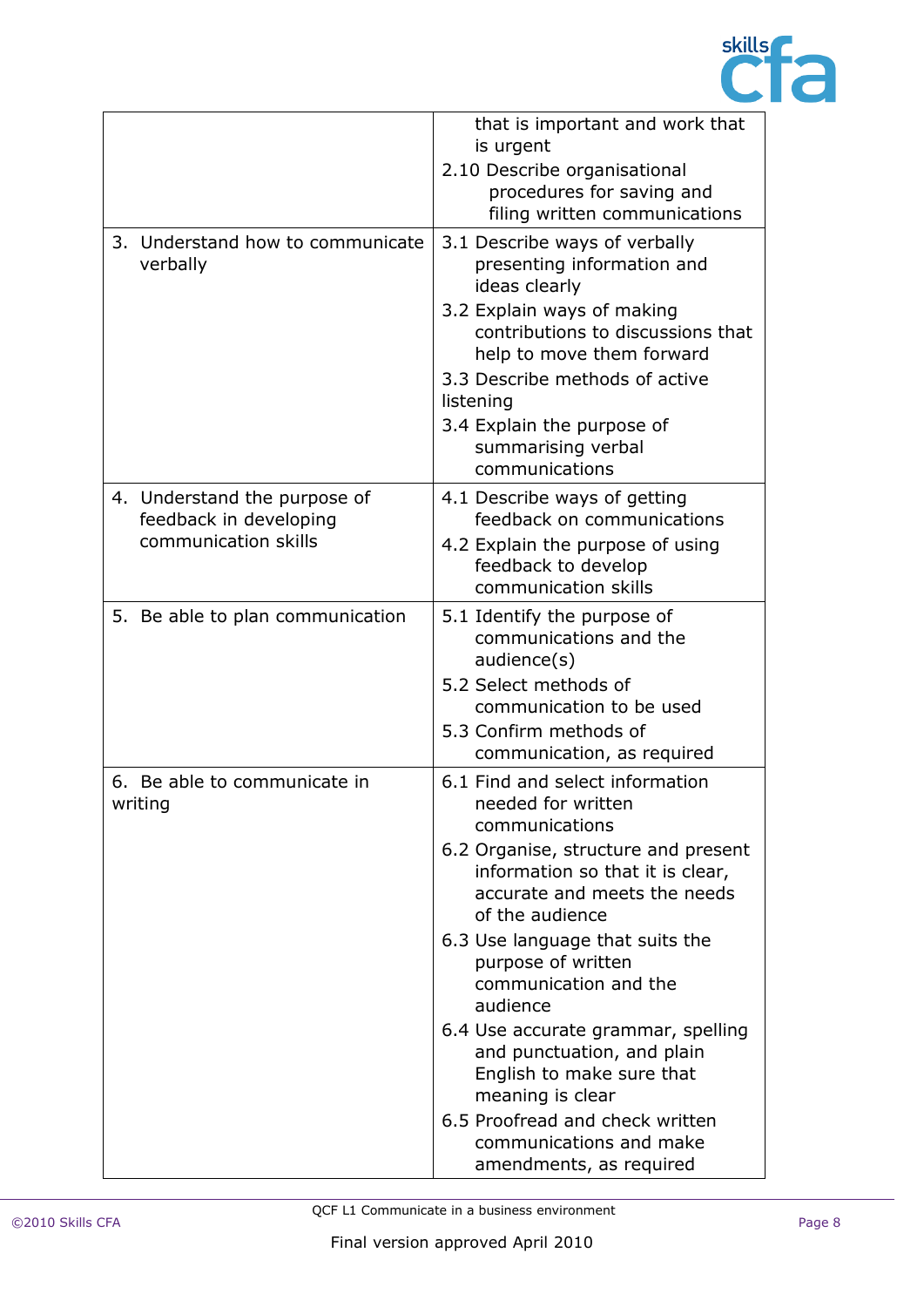

|                                                                                | 6.6 Confirm what is important and<br>what is urgent<br>6.7 Produce written communications<br>to meet agreed deadlines<br>6.8 Keep a file copy of written<br>communications sent                                                                                                                                                                                                                                                                        |
|--------------------------------------------------------------------------------|--------------------------------------------------------------------------------------------------------------------------------------------------------------------------------------------------------------------------------------------------------------------------------------------------------------------------------------------------------------------------------------------------------------------------------------------------------|
| 7. Be able to communicate verbally                                             | 7.1 Verbally present information<br>and ideas to others clearly and<br>accurately<br>7.2 Make contributions to<br>discussion(s) that move the<br>discussion forward<br>7.3 Actively listen to information<br>given by other people, and<br>make relevant responses<br>7.4 Ask relevant questions to clarify<br>own understanding, as required<br>7.5 Summarise verbal<br>communication(s) and agree<br>that the correct meaning has<br>been understood |
| 8. Be able to identify and agree<br>ways of developing<br>communication skills | 8.1 Get feedback to confirm<br>whether the communication has<br>achieved its purpose<br>8.2 Use feedback to identify and<br>agree ways of improving own<br>communication skills                                                                                                                                                                                                                                                                        |

| <b>Additional Information about the unit</b>                                                                                                                        |                                                                                                                                                     |  |
|---------------------------------------------------------------------------------------------------------------------------------------------------------------------|-----------------------------------------------------------------------------------------------------------------------------------------------------|--|
| Unit purpose and $\text{aim}(s)$                                                                                                                                    | This unit is about being able to<br>communicate clearly and accurately,<br>in writing and verbally, with other<br>people in a business environment. |  |
| Unit expiry date                                                                                                                                                    | 31 December 2013                                                                                                                                    |  |
| Details of the relationship between<br>the unit and relevant national<br>occupational standards or other<br>professional standards or curricula<br>(if appropriate) | <b>Skills CFA</b>                                                                                                                                   |  |
| Assessment requirements or<br>quidance specified by a sector or<br>regulatory body (if appropriate)                                                                 | <b>Assessment Strategy</b>                                                                                                                          |  |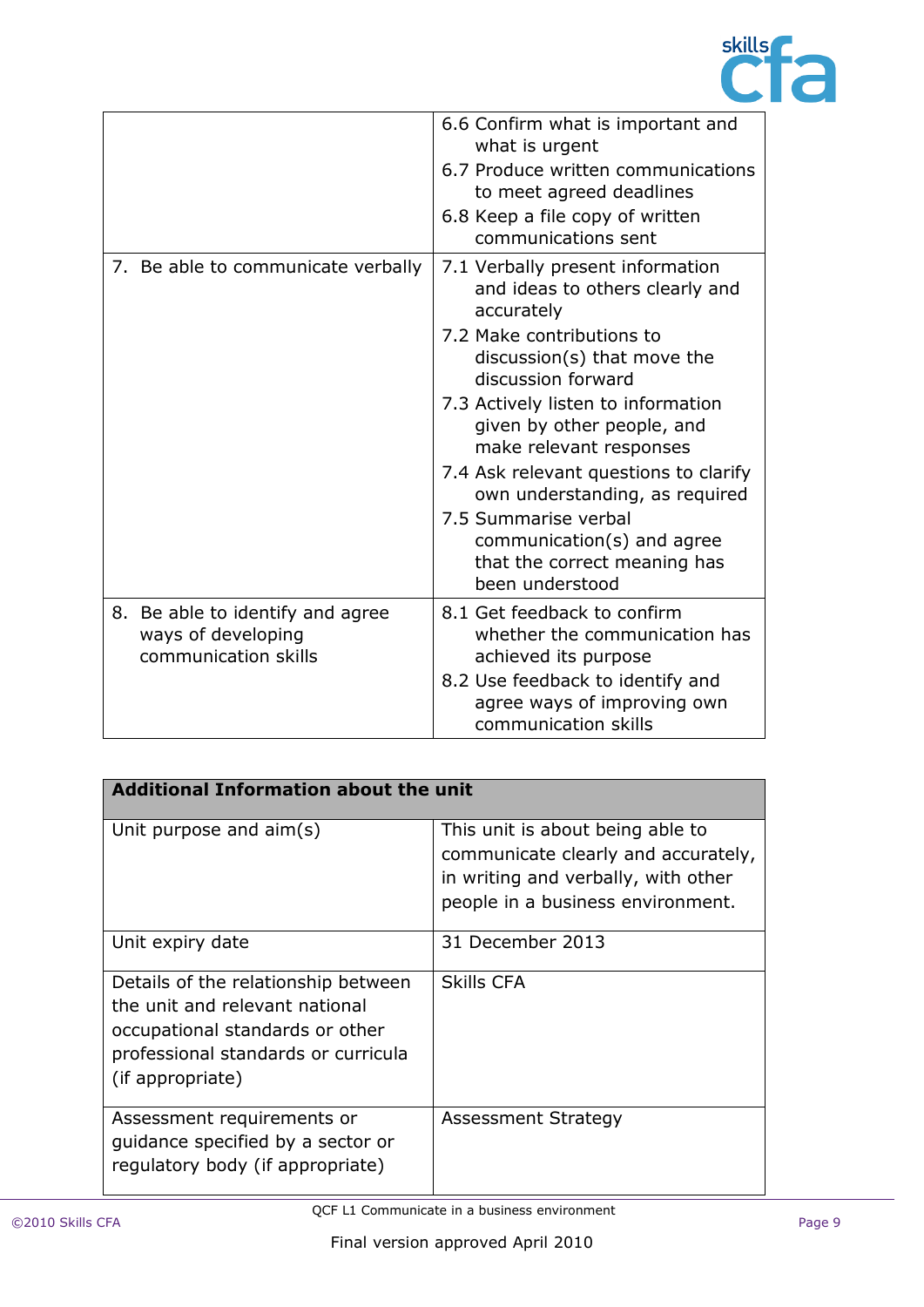

| Support for the unit from an SSC or<br>other appropriate body (if required) | <b>Skills CFA</b>                       |
|-----------------------------------------------------------------------------|-----------------------------------------|
| Location of the unit within the<br>subject/sector classification system     | 15. Business, Administration and<br>Law |
|                                                                             | 15.2 Administration                     |
| Name of the organisation<br>submitting the unit                             | <b>Skills CFA</b>                       |
| Availability for use                                                        | Shared                                  |
| Unit available from                                                         | 1 August 2010                           |
| Unit guided learning hours                                                  | 18                                      |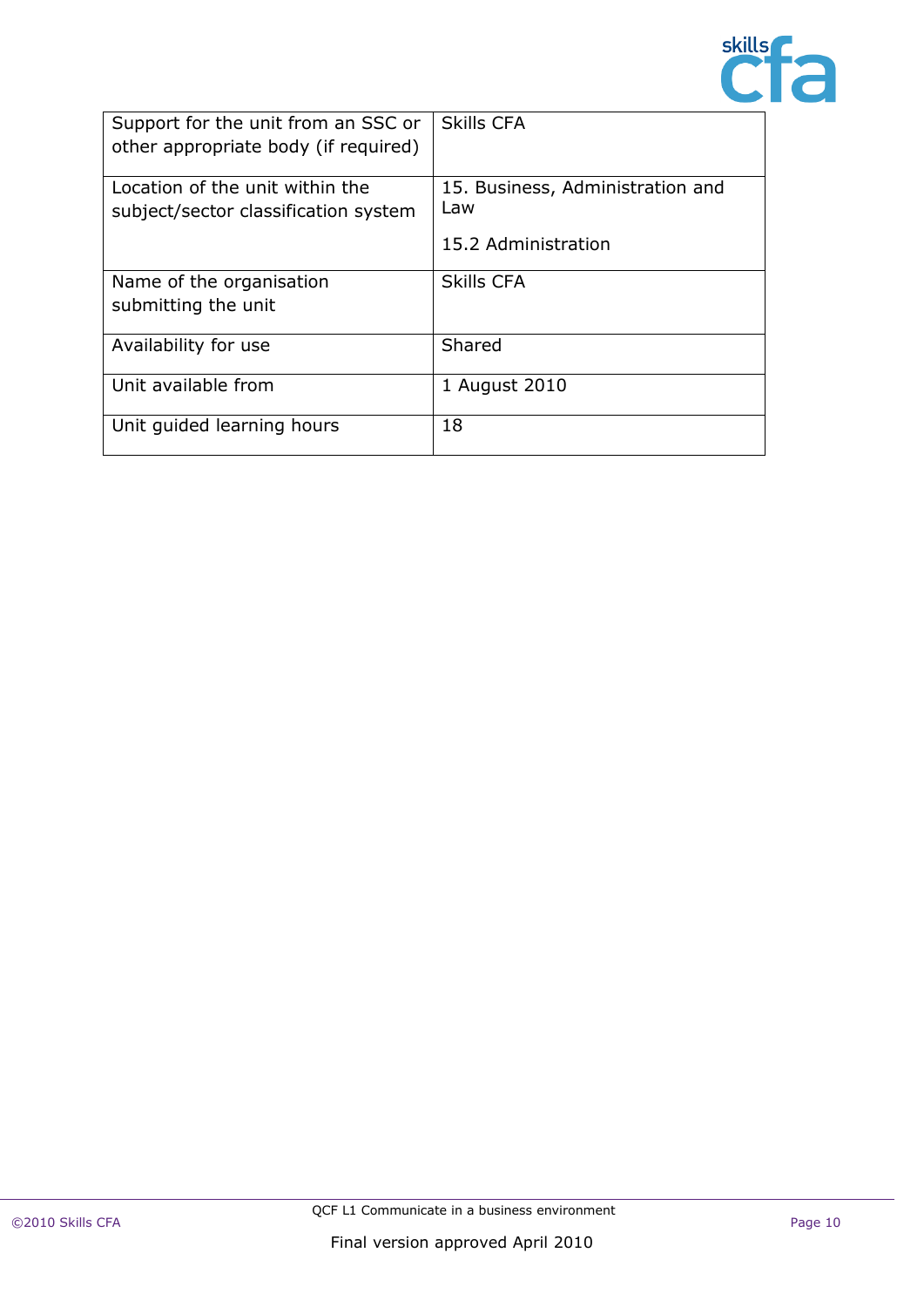

| <b>Title</b>                                            | Take minutes                      |                                                                                                                                                                                                                                                                                                                                                                                                                                                                                                                                                            |
|---------------------------------------------------------|-----------------------------------|------------------------------------------------------------------------------------------------------------------------------------------------------------------------------------------------------------------------------------------------------------------------------------------------------------------------------------------------------------------------------------------------------------------------------------------------------------------------------------------------------------------------------------------------------------|
| <b>Skills CFA Unit</b><br>No.                           | Q209                              |                                                                                                                                                                                                                                                                                                                                                                                                                                                                                                                                                            |
| <b>WBA Unit No.</b>                                     | M/601/2478                        |                                                                                                                                                                                                                                                                                                                                                                                                                                                                                                                                                            |
| <b>Level</b>                                            | 2                                 |                                                                                                                                                                                                                                                                                                                                                                                                                                                                                                                                                            |
| <b>Credit Value</b>                                     | 4                                 |                                                                                                                                                                                                                                                                                                                                                                                                                                                                                                                                                            |
| <b>GLH</b>                                              | 15                                |                                                                                                                                                                                                                                                                                                                                                                                                                                                                                                                                                            |
| <b>Learning Outcomes</b>                                |                                   | <b>Assessment Criteria</b>                                                                                                                                                                                                                                                                                                                                                                                                                                                                                                                                 |
| The learner will                                        |                                   | The learner can                                                                                                                                                                                                                                                                                                                                                                                                                                                                                                                                            |
| 1. Understand the task of taking<br>minutes at meetings |                                   | 1.1 Describe the purpose of<br>meetings<br>1.2 Describe legal and<br>organisational requirements<br>that may apply to minute taking<br>1.3 Explain the purpose of minutes<br>as an accurate record of<br>discussions and decisions<br>1.4 Describe the purpose of<br>documents and terms that are<br>commonly used in meetings                                                                                                                                                                                                                             |
| 2. Understand the role of the chair<br>in meetings      | and other formal responsibilities | 2.1 Explain the role of the chair and<br>other formal responsibilities<br>within meetings<br>2.2 Describe how to work in<br>partnership with the chair when<br>taking minutes                                                                                                                                                                                                                                                                                                                                                                              |
| 3. Know how to take minutes at<br>meetings              |                                   | 3.1 Explain the purpose of listening<br>actively when taking minutes<br>3.2 Explain how to listen actively<br>when minute taking<br>3.3 Describe how to take notes<br>during discussions held at<br>meetings<br>3.4 Explain the purpose of getting<br>clarification<br>3.5 Describe how to get clarification<br>3.6 Describe different types of<br>minutes and their purpose<br>3.7 Describe the different styles of<br>writing that may be used in<br>minute taking<br>3.8 Explain how to sort, select and<br>structure information to produce<br>minutes |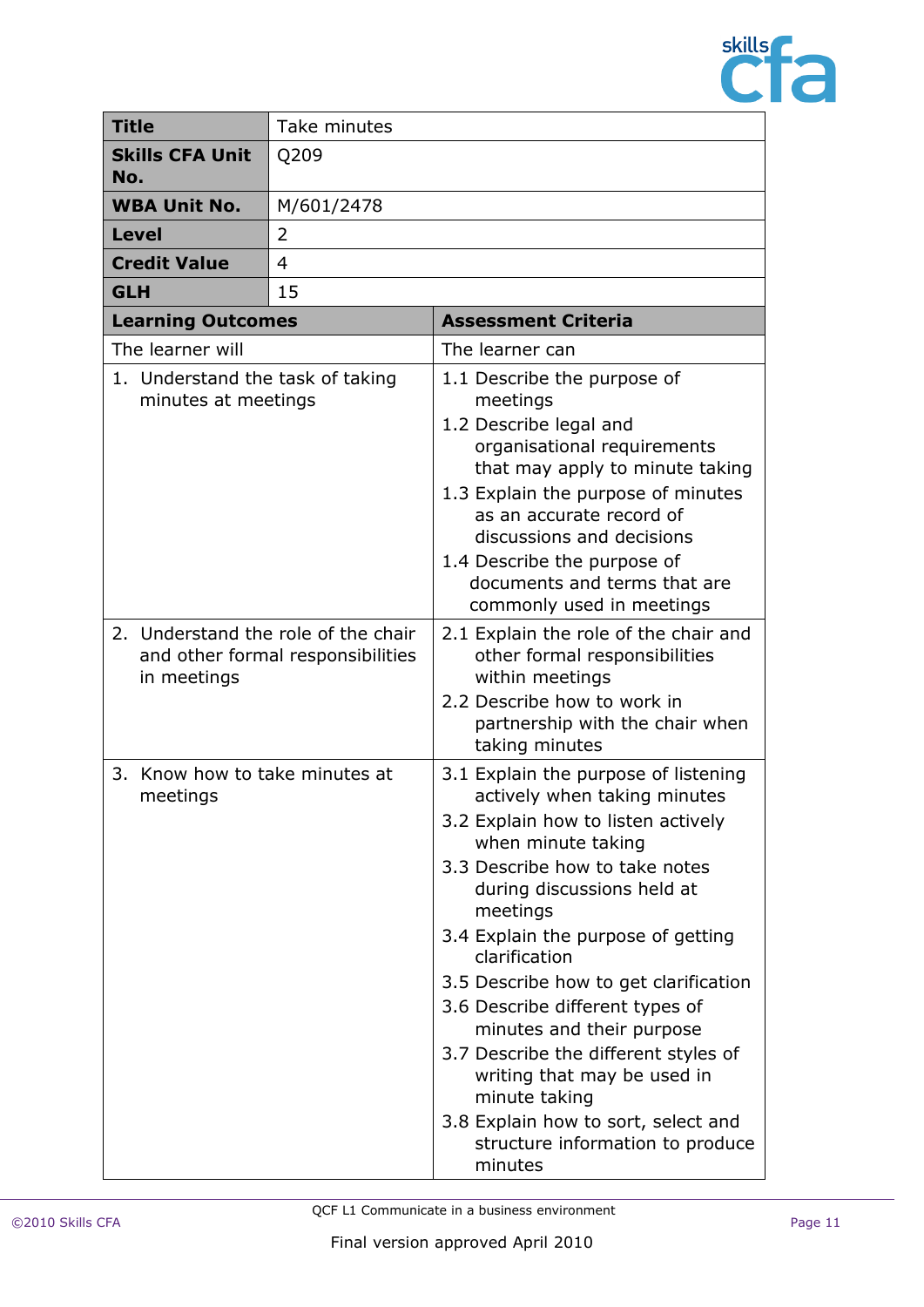

|                                             | 3.9 Explain what is meant by using<br>the correct tone and<br>professional language in<br>minutes                     |
|---------------------------------------------|-----------------------------------------------------------------------------------------------------------------------|
| 4. Be able to prepare for taking<br>minutes | 4.1 Prepare for taking minutes, as<br>required<br>4.2 Communicate with the meeting                                    |
|                                             | chair, as required                                                                                                    |
|                                             | 4.3 Note any changes to the<br>agenda, matters arising and<br>action points from last meeting                         |
| 5. Be able to minute meetings               | 5.1 Take notes at a meeting of all<br>items required                                                                  |
|                                             | 5.2 Produce accurate minutes that<br>record the meaning of<br>discussions and decisions taken                         |
|                                             | 5.3 Make sure minutes are in the<br>agreed style                                                                      |
|                                             | 5.4 Make sure the process for<br>signing off minutes and / or<br>action points has been agreed                        |
|                                             | 5.5 Check minutes and make<br>necessary amendments                                                                    |
|                                             | 5.6 Agree minutes with the relevant<br>people and circulate them within<br>the agreed timescales                      |
|                                             | 5.7 Follow organisational<br>requirements for confidentiality<br>and security of information, as<br>required          |
|                                             | 5.8 Make sure follow-up actions,<br>and who is responsible for<br>taking the actions, have been<br>clearly identified |
|                                             | 5.9 Store notes and minutes<br>following organisational<br>procedures                                                 |
|                                             | 5.10 Follow legal and organisational<br>requirements for minute<br>taking, as necessary                               |

| <b>Additional Information about the unit</b> |                                                                                                               |
|----------------------------------------------|---------------------------------------------------------------------------------------------------------------|
| Unit purpose and aim(s)                      | This unit is about taking minutes at<br>different kinds of meetings, where<br>an accurate record is needed of |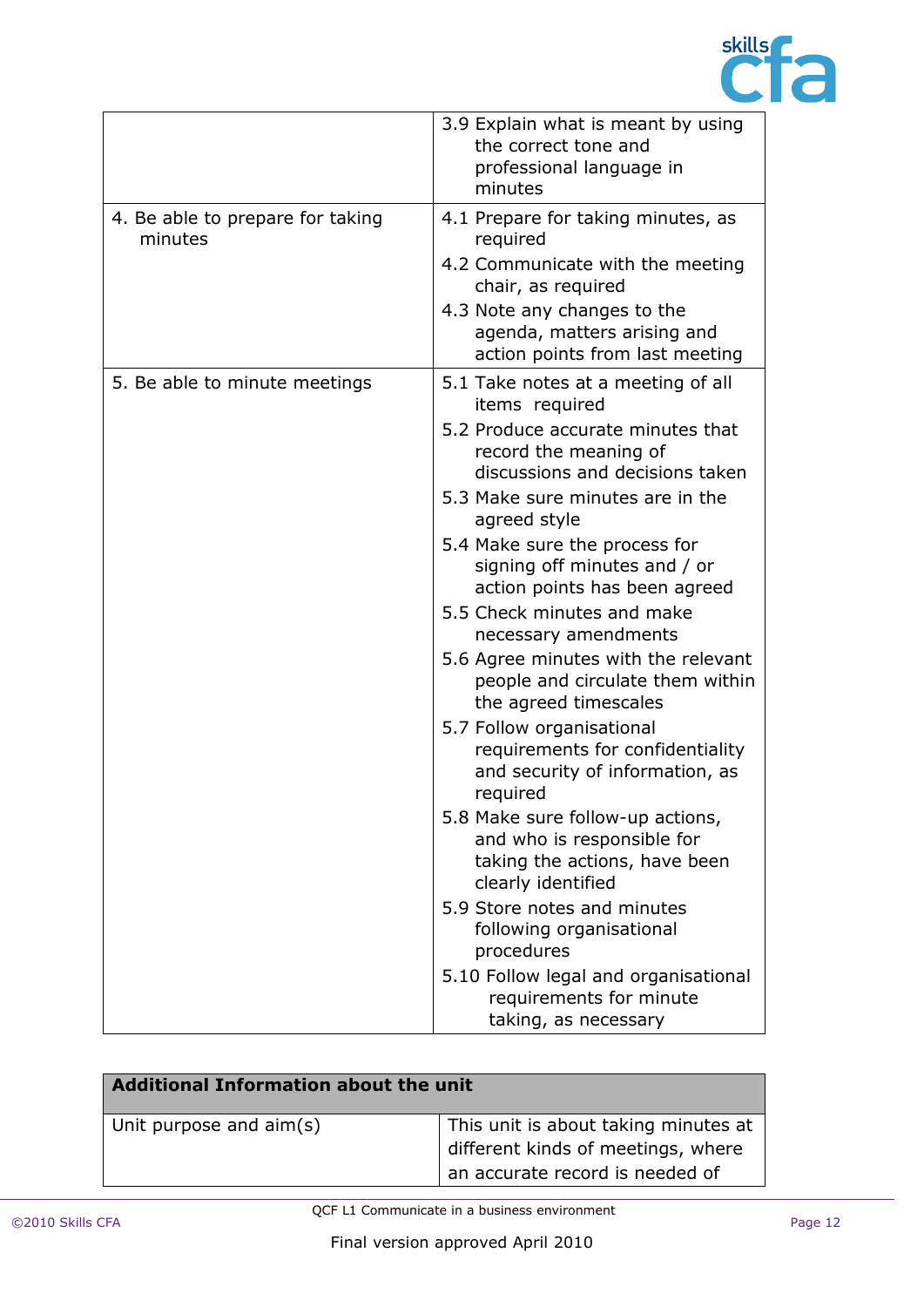

|                                                                                                                                                                     | decisions made and actions agreed.                             |
|---------------------------------------------------------------------------------------------------------------------------------------------------------------------|----------------------------------------------------------------|
| Unit expiry date                                                                                                                                                    | 31 December 2013                                               |
| Details of the relationship between<br>the unit and relevant national<br>occupational standards or other<br>professional standards or curricula<br>(if appropriate) | <b>Skills CFA</b>                                              |
| Assessment requirements or<br>guidance specified by a sector or<br>regulatory body (if appropriate)                                                                 | <b>Assessment Strategy</b>                                     |
| Support for the unit from an SSC or<br>other appropriate body (if required)                                                                                         | <b>Skills CFA</b>                                              |
| Location of the unit within the<br>subject/sector classification system                                                                                             | 15. Business, Administration and<br>Law<br>15.2 Administration |
| Name of the organisation<br>submitting the unit                                                                                                                     | <b>Skills CFA</b>                                              |
| Availability for use                                                                                                                                                | Shared                                                         |
| Unit available from                                                                                                                                                 | 1 August 2010                                                  |
| Unit guided learning hours                                                                                                                                          | 15                                                             |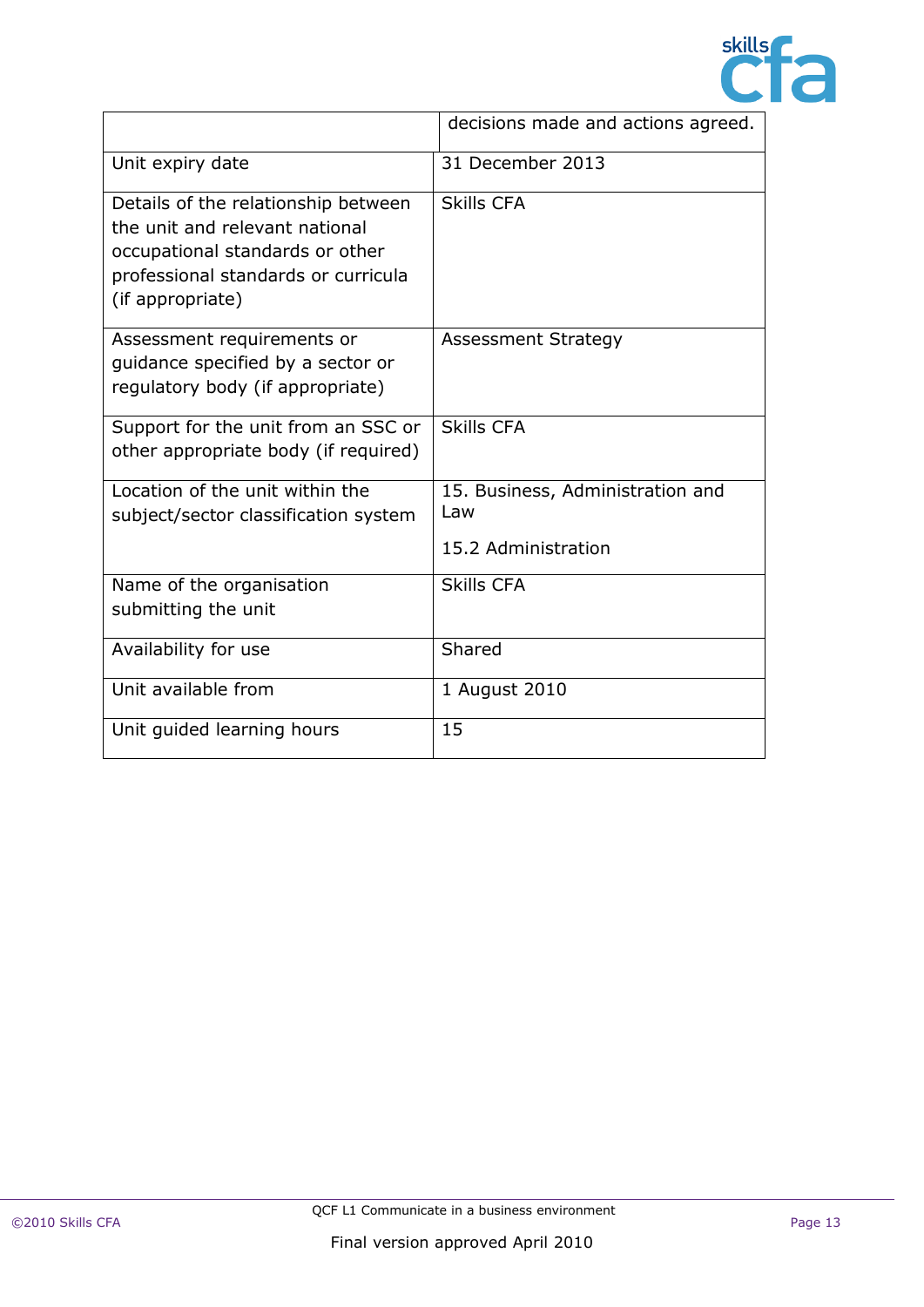

| <b>Title</b>                     | Use a diary system            |                                                                                                                                                                                                                                                                                                                                                                                                                                                                                                                                                                                                                                                                     |
|----------------------------------|-------------------------------|---------------------------------------------------------------------------------------------------------------------------------------------------------------------------------------------------------------------------------------------------------------------------------------------------------------------------------------------------------------------------------------------------------------------------------------------------------------------------------------------------------------------------------------------------------------------------------------------------------------------------------------------------------------------|
| <b>Skills CFA Unit</b><br>No.    | Q208                          |                                                                                                                                                                                                                                                                                                                                                                                                                                                                                                                                                                                                                                                                     |
| <b>WBA Unit No.</b>              | K/601/2477                    |                                                                                                                                                                                                                                                                                                                                                                                                                                                                                                                                                                                                                                                                     |
| <b>Level</b>                     | 2                             |                                                                                                                                                                                                                                                                                                                                                                                                                                                                                                                                                                                                                                                                     |
| <b>Credit Value</b>              | 3                             |                                                                                                                                                                                                                                                                                                                                                                                                                                                                                                                                                                                                                                                                     |
| <b>GLH</b>                       | 9                             |                                                                                                                                                                                                                                                                                                                                                                                                                                                                                                                                                                                                                                                                     |
| <b>Learning Outcomes</b>         |                               | <b>Assessment Criteria</b>                                                                                                                                                                                                                                                                                                                                                                                                                                                                                                                                                                                                                                          |
| The learner will                 |                               | The learner can                                                                                                                                                                                                                                                                                                                                                                                                                                                                                                                                                                                                                                                     |
| 1. Understand a diary system     |                               | 1.1 Explain the purpose of using a<br>diary system<br>1.2 Describe different types of diary                                                                                                                                                                                                                                                                                                                                                                                                                                                                                                                                                                         |
|                                  |                               | systems<br>1.3 Describe the purpose of<br>obtaining relevant information<br>about requested diary entries<br>and changes                                                                                                                                                                                                                                                                                                                                                                                                                                                                                                                                            |
| 2.<br>system                     | Understand how to use a diary | 2.1 Describe the types of<br>information needed for diary<br>entries<br>2.2 Explain how to prioritise<br>requests<br>2.3 Explain the purpose of<br>prioritising requests<br>2.4 Explain the purpose of trying to<br>balance the needs of all those<br>involved<br>2.5 Explain the purpose of<br>communicating changes to<br>those affected<br>2.6 Explain the purpose of keeping<br>a diary system up to date<br>2.7 Describe the different types of<br>problems that may occur when<br>new requests are made and<br>solutions to these problems<br>2.8 Explain the purpose of following<br>security and confidentiality<br>procedures when using a diary<br>system |
| 3. Be able to use a diary system |                               | 3.1 Obtain information needed to<br>make diary entries<br>3.2 Make diary entries accurately<br>and clearly                                                                                                                                                                                                                                                                                                                                                                                                                                                                                                                                                          |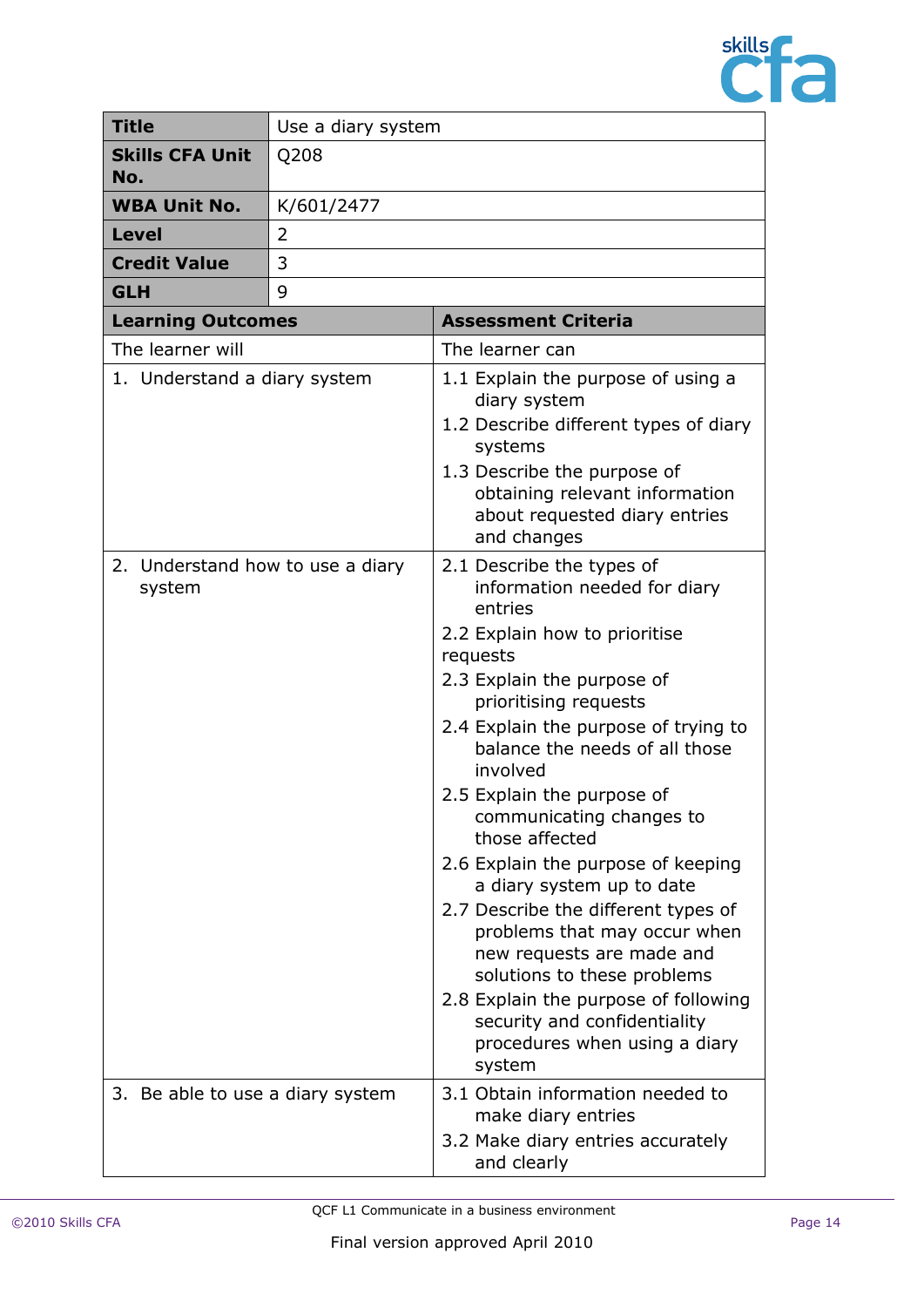

| 3.3 Prioritise changes to entries, as<br>required                                |
|----------------------------------------------------------------------------------|
| 3.4 Record agreed changes in the<br>diary                                        |
| 3.5 Identify and report the effects<br>of any changes for existing<br>entries    |
| 3.6 Solve problems by negotiating<br>alternative arrangements, when<br>necessary |
| 3.7 Keep a diary up to date and<br>store it securely                             |

| <b>Additional Information about the unit</b>                                                                                                                        |                                                                                                                              |  |
|---------------------------------------------------------------------------------------------------------------------------------------------------------------------|------------------------------------------------------------------------------------------------------------------------------|--|
| Unit purpose and $\text{aim}(s)$                                                                                                                                    | This unit is about using a diary<br>system to organise and record work<br>activities so that planned work can<br>take place. |  |
| Unit expiry date                                                                                                                                                    | 31 December 2013                                                                                                             |  |
| Details of the relationship between<br>the unit and relevant national<br>occupational standards or other<br>professional standards or curricula<br>(if appropriate) | Skills CFA                                                                                                                   |  |
| Assessment requirements or<br>guidance specified by a sector or<br>regulatory body (if appropriate)                                                                 | <b>Assessment Strategy</b>                                                                                                   |  |
| Support for the unit from an SSC or<br>other appropriate body (if required)                                                                                         | Skills CFA                                                                                                                   |  |
| Location of the unit within the<br>subject/sector classification system                                                                                             | 15. Business, Administration and<br>Law<br>15.2 Administration                                                               |  |
| Name of the organisation<br>submitting the unit                                                                                                                     | <b>Skills CFA</b>                                                                                                            |  |
| Availability for use                                                                                                                                                | Shared                                                                                                                       |  |
| Unit available from                                                                                                                                                 | 1 August 2010                                                                                                                |  |
| Unit guided learning hours                                                                                                                                          | 9                                                                                                                            |  |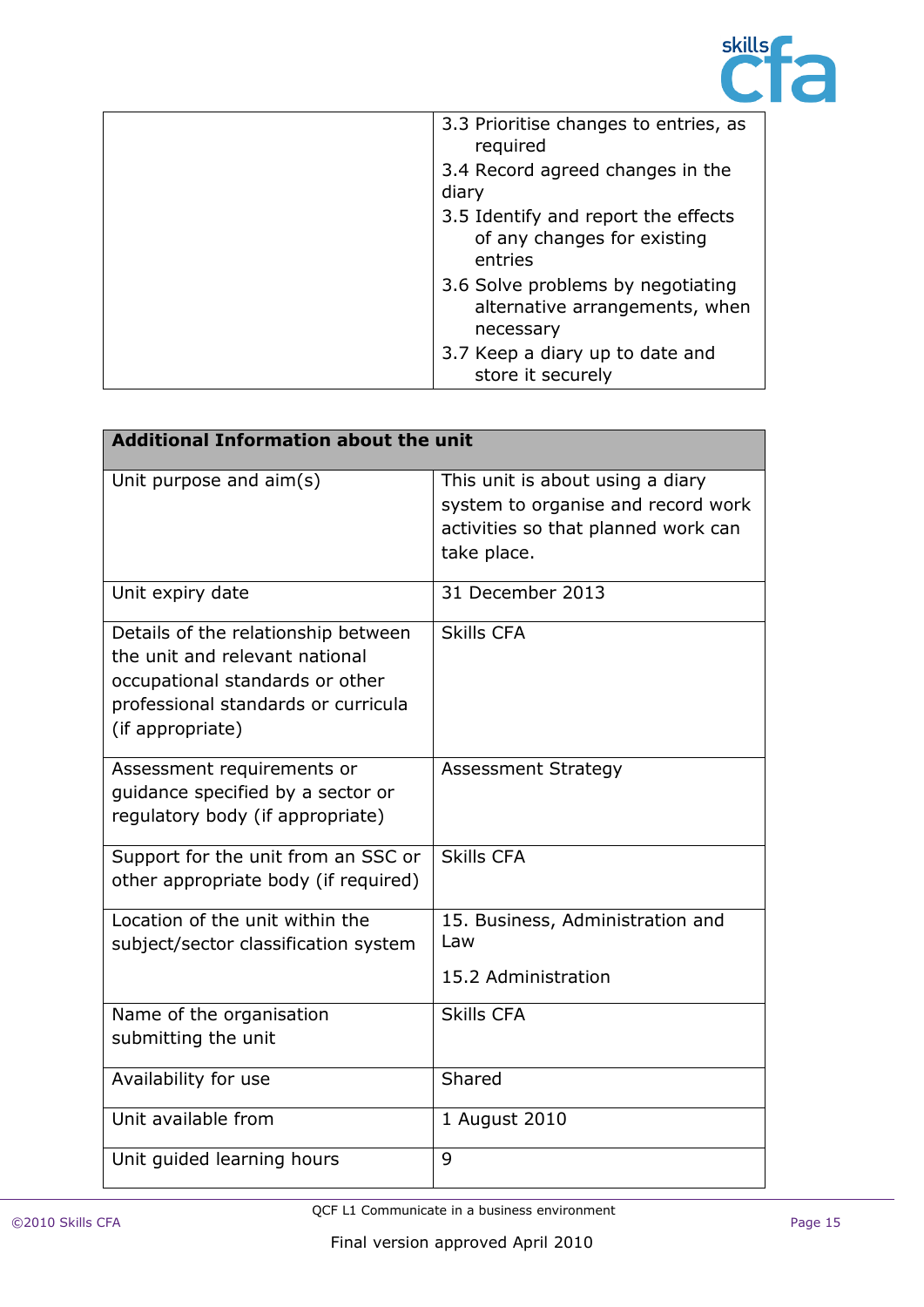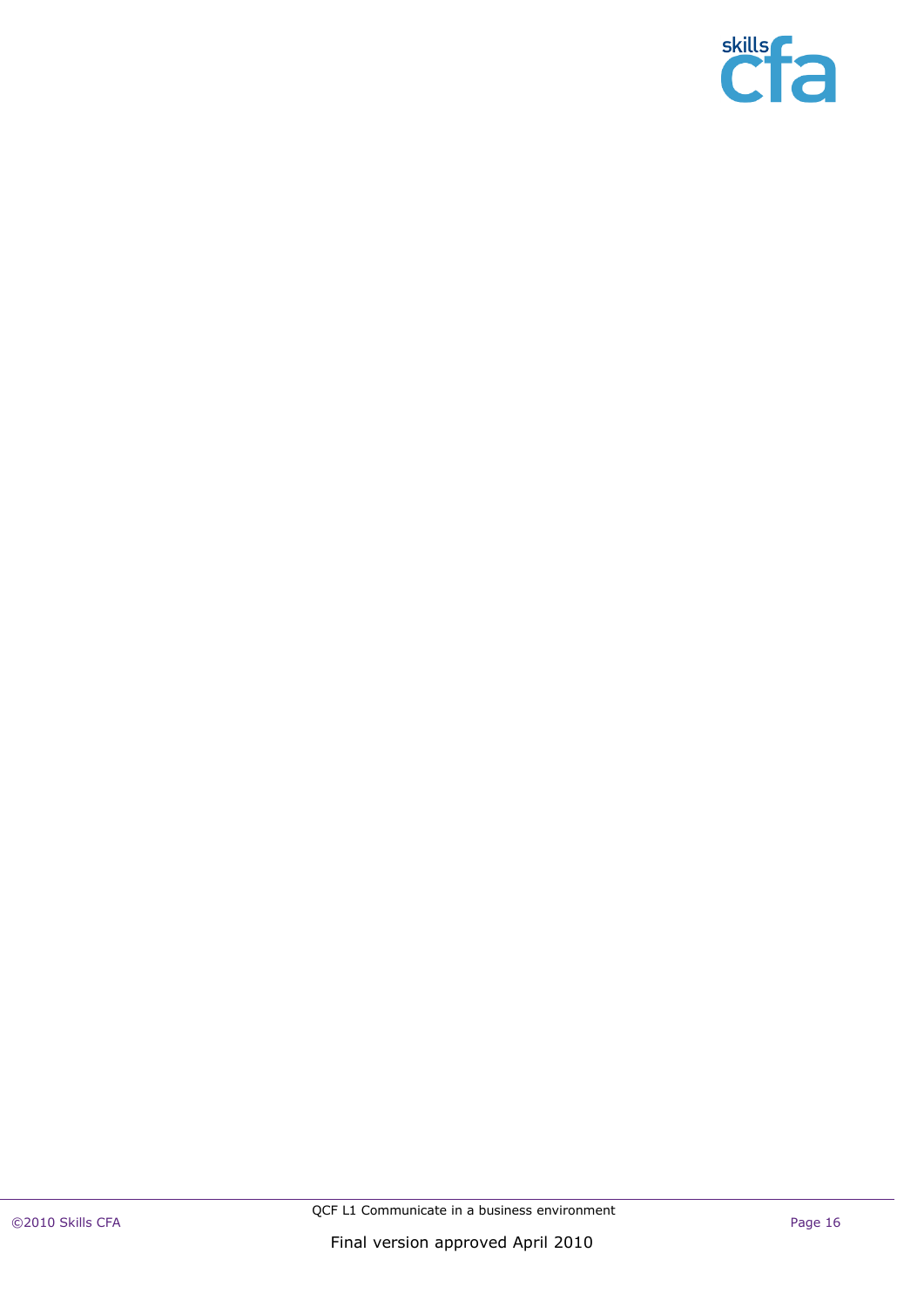

| <b>Title</b>                                           | Use electronic message systems |                                                                                                                                                                                                                                                                                                                                                                                                      |
|--------------------------------------------------------|--------------------------------|------------------------------------------------------------------------------------------------------------------------------------------------------------------------------------------------------------------------------------------------------------------------------------------------------------------------------------------------------------------------------------------------------|
| <b>Skills CFA Unit</b><br>No.                          | Q207                           |                                                                                                                                                                                                                                                                                                                                                                                                      |
| <b>WBA Unit No.</b>                                    | H/601/2476                     |                                                                                                                                                                                                                                                                                                                                                                                                      |
| <b>Level</b>                                           | 2                              |                                                                                                                                                                                                                                                                                                                                                                                                      |
| <b>Credit Value</b>                                    | $\mathbf{1}$                   |                                                                                                                                                                                                                                                                                                                                                                                                      |
| <b>GLH</b>                                             | 6                              |                                                                                                                                                                                                                                                                                                                                                                                                      |
| <b>Learning Outcomes</b>                               |                                | <b>Assessment Criteria</b>                                                                                                                                                                                                                                                                                                                                                                           |
| The learner will                                       |                                | The learner can                                                                                                                                                                                                                                                                                                                                                                                      |
| 1. Understand the use of electronic<br>message systems |                                | 1.1 Describe the main types of<br>electronic message systems<br>1.2 Describe the different features<br>of electronic message systems<br>1.3 Explain the purpose of keeping<br>an electronic message system<br>up to date<br>1.4 Describe how to use an<br>electronic message system to<br>check and delete or discard<br>messages<br>1.5 Explain the purpose of leaving<br>clear messages for others |
| 2. Be able to use electronic<br>message systems        |                                | 2.1 Keep a message system up to<br>date<br>2.2 Check system for messages<br>2.3 Respond to messages within<br>agreed timescales<br>2.4 Delete messages when dealt<br>with<br>2.5 Select the information to be<br>given when taking or leaving<br>messages<br>2.6 Leave messages on other<br>people's systems, if required                                                                            |

| Additional Information about the unit |                                                                                               |
|---------------------------------------|-----------------------------------------------------------------------------------------------|
| Unit purpose and aim(s)               | This unit is about organising and<br>updating messages using an<br>electronic message system. |
| Unit expiry date                      | 31 December 2013                                                                              |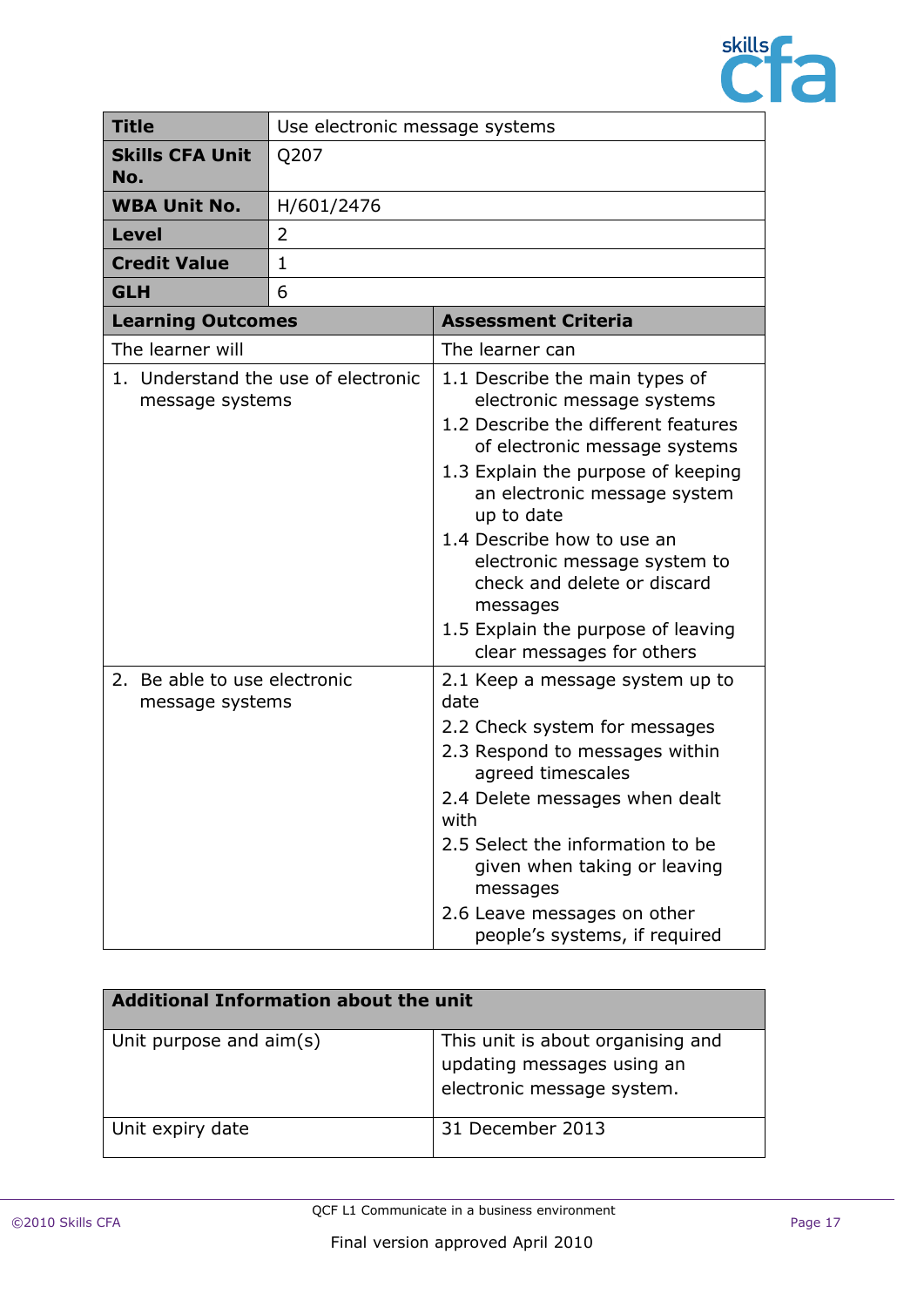

| Details of the relationship between<br>the unit and relevant national<br>occupational standards or other<br>professional standards or curricula<br>(if appropriate) | <b>Skills CFA</b>                                              |
|---------------------------------------------------------------------------------------------------------------------------------------------------------------------|----------------------------------------------------------------|
| Assessment requirements or<br>guidance specified by a sector or<br>regulatory body (if appropriate)                                                                 | Assessment Strategy                                            |
| Support for the unit from an SSC or<br>other appropriate body (if required)                                                                                         | <b>Skills CFA</b>                                              |
| Location of the unit within the<br>subject/sector classification system                                                                                             | 15. Business, Administration and<br>Law<br>15.2 Administration |
| Name of the organisation<br>submitting the unit                                                                                                                     | <b>Skills CFA</b>                                              |
| Availability for use                                                                                                                                                | Shared                                                         |
| Unit available from                                                                                                                                                 | 1 August 2010                                                  |
| Unit guided learning hours                                                                                                                                          | 6                                                              |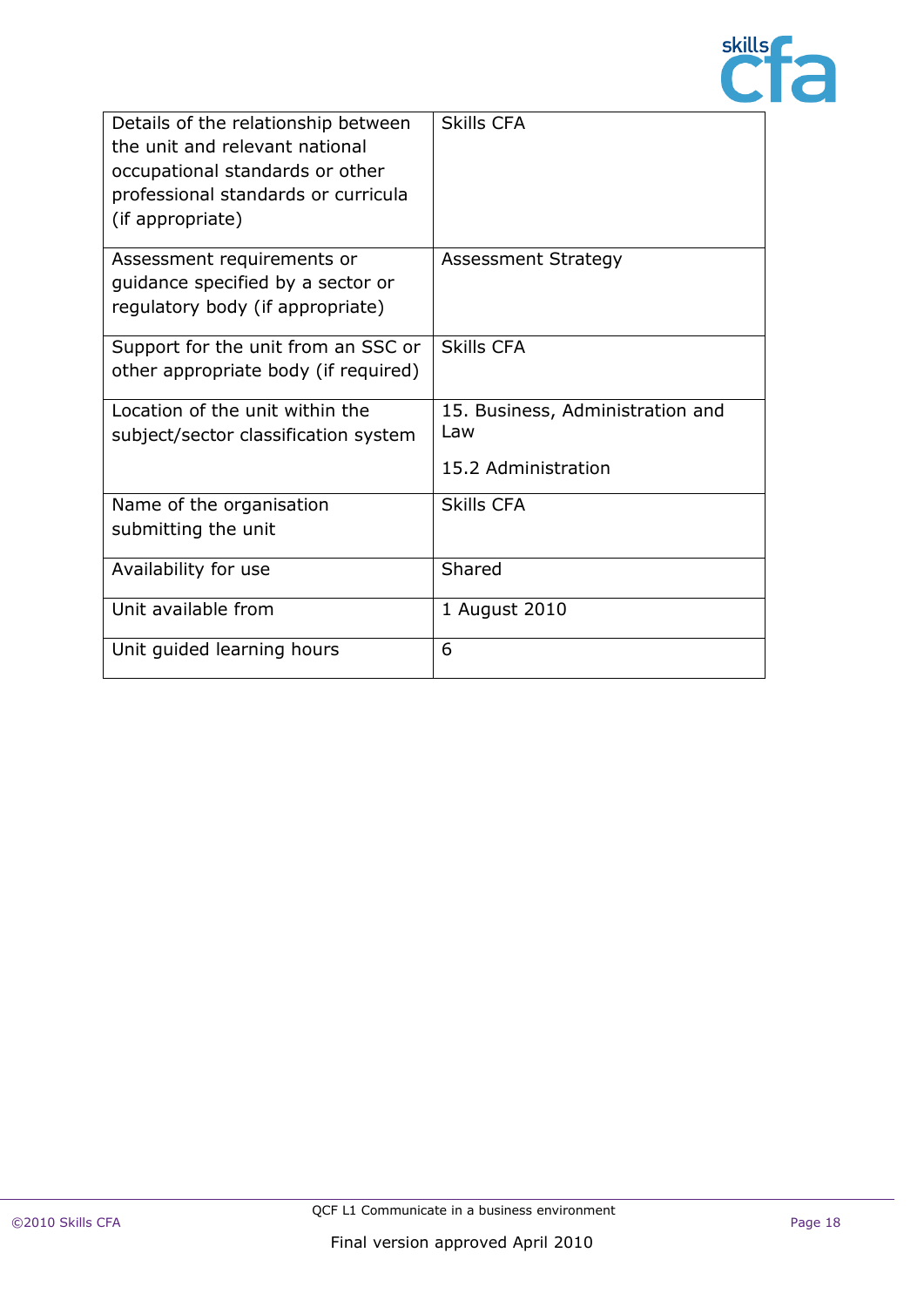

| <b>Title</b>                                           |                                  | Communicate in a business environment                                                                                                                                                                                                                                                                                                                                                                                                                                                                                                                                                                                                                                                                                                                            |
|--------------------------------------------------------|----------------------------------|------------------------------------------------------------------------------------------------------------------------------------------------------------------------------------------------------------------------------------------------------------------------------------------------------------------------------------------------------------------------------------------------------------------------------------------------------------------------------------------------------------------------------------------------------------------------------------------------------------------------------------------------------------------------------------------------------------------------------------------------------------------|
| <b>Skills CFA Unit</b><br>No.                          | Q309                             |                                                                                                                                                                                                                                                                                                                                                                                                                                                                                                                                                                                                                                                                                                                                                                  |
| <b>WBA Unit No.</b>                                    | K/601/2527                       |                                                                                                                                                                                                                                                                                                                                                                                                                                                                                                                                                                                                                                                                                                                                                                  |
| <b>Level</b>                                           | 3                                |                                                                                                                                                                                                                                                                                                                                                                                                                                                                                                                                                                                                                                                                                                                                                                  |
| <b>Credit Value</b>                                    | 3                                |                                                                                                                                                                                                                                                                                                                                                                                                                                                                                                                                                                                                                                                                                                                                                                  |
| <b>GLH</b>                                             | 14                               |                                                                                                                                                                                                                                                                                                                                                                                                                                                                                                                                                                                                                                                                                                                                                                  |
| <b>Learning Outcomes</b>                               |                                  | <b>Assessment Criteria</b>                                                                                                                                                                                                                                                                                                                                                                                                                                                                                                                                                                                                                                                                                                                                       |
| The learner will                                       |                                  | The learner can                                                                                                                                                                                                                                                                                                                                                                                                                                                                                                                                                                                                                                                                                                                                                  |
| 1. Understand the purpose of<br>planning communication | 2. Understand how to communicate | 1.1 Explain the benefits of knowing<br>the purpose of communication<br>1.2 Explain the reasons for knowing<br>the audience to whom<br>communications are presented<br>1.3 Explain the purpose of knowing<br>the intended outcomes of<br>communications<br>1.4 Describe different methods of<br>communication and when to use<br>them<br>2.1 Identify relevant sources of                                                                                                                                                                                                                                                                                                                                                                                         |
| in writing                                             |                                  | information that may be used<br>when preparing written<br>communication<br>2.2 Explain the communication<br>principles for using electronic<br>forms of written communication<br>in a business environment<br>2.3 Explain different styles and<br>tones of language and situations<br>when they may be used for<br>written communications<br>2.4 Explain the reasons for selecting<br>and using language that suits<br>the purpose of written<br>communication<br>2.5 Describe ways of organising,<br>structuring and presenting<br>written information so it meets<br>the needs of different audiences<br>2.6 Describe ways of checking<br>written information for accuracy<br>of content<br>2.7 Explain the purpose of accurate<br>use of grammar, punctuation |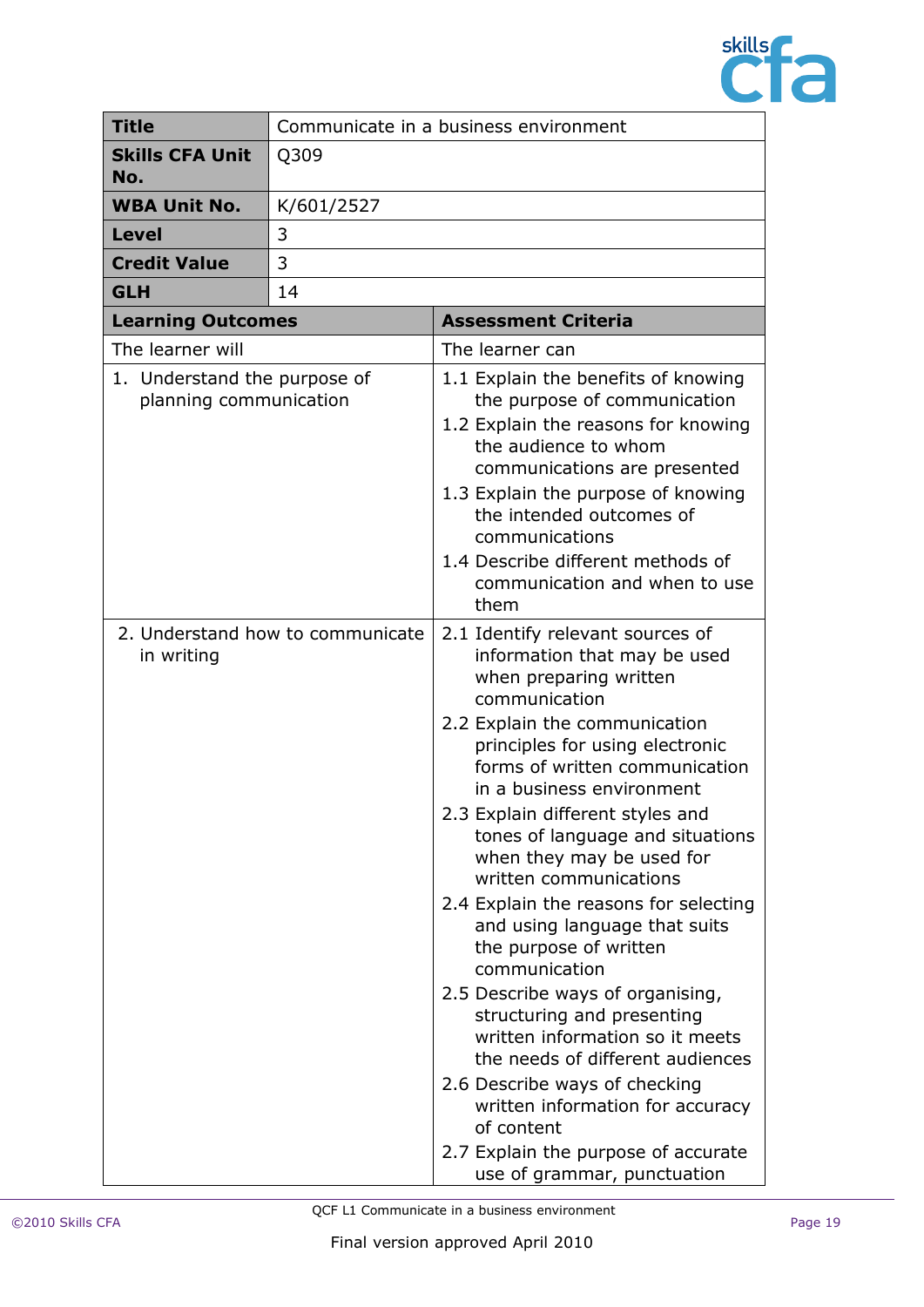

|                                                                                          | and spelling in written<br>communication<br>2.8 Explain what is meant by plain<br>English, and why it is used<br>2.9 Explain the purpose of<br>proofreading and checking work<br>2.10 Explain the purpose of<br>recognising work that is<br>'important' and work that is<br>'urgent'<br>2.11 Describe organisational<br>procedures for saving and filing<br>written communications                                                                                                                                                                                                            |
|------------------------------------------------------------------------------------------|-----------------------------------------------------------------------------------------------------------------------------------------------------------------------------------------------------------------------------------------------------------------------------------------------------------------------------------------------------------------------------------------------------------------------------------------------------------------------------------------------------------------------------------------------------------------------------------------------|
| 3. Understand how to communicate<br>verbally                                             | 3.1 Describe ways of verbally<br>presenting information and<br>ideas clearly<br>3.2 Explain ways of making<br>contributions to discussions that<br>help to achieve objectives<br>3.3 Describe ways of adapting<br>verbal contributions to suit<br>different audiences, purposes<br>and situations<br>3.4 Describe how to use and<br>interpret body language<br>3.5 Describe how to use and<br>interpret tone of voice<br>3.6 Describe methods of active<br>listening<br>3.7 Describe the benefits of active<br>listening<br>3.8 Explain the purpose of<br>summarising verbal<br>communication |
| 4. Understand the purpose and<br>value of feedback in developing<br>communication skills | 4.1 Describe ways of getting<br>feedback on whether<br>communications achieved their<br>purpose<br>4.2 Explain the purpose and<br>benefits of using feedback to<br>further develop communication<br>skills                                                                                                                                                                                                                                                                                                                                                                                    |
| 5. Be able to plan communication                                                         | 5.1 Identify the purpose of<br>communications and the<br>audience(s)<br>5.2 Select methods of                                                                                                                                                                                                                                                                                                                                                                                                                                                                                                 |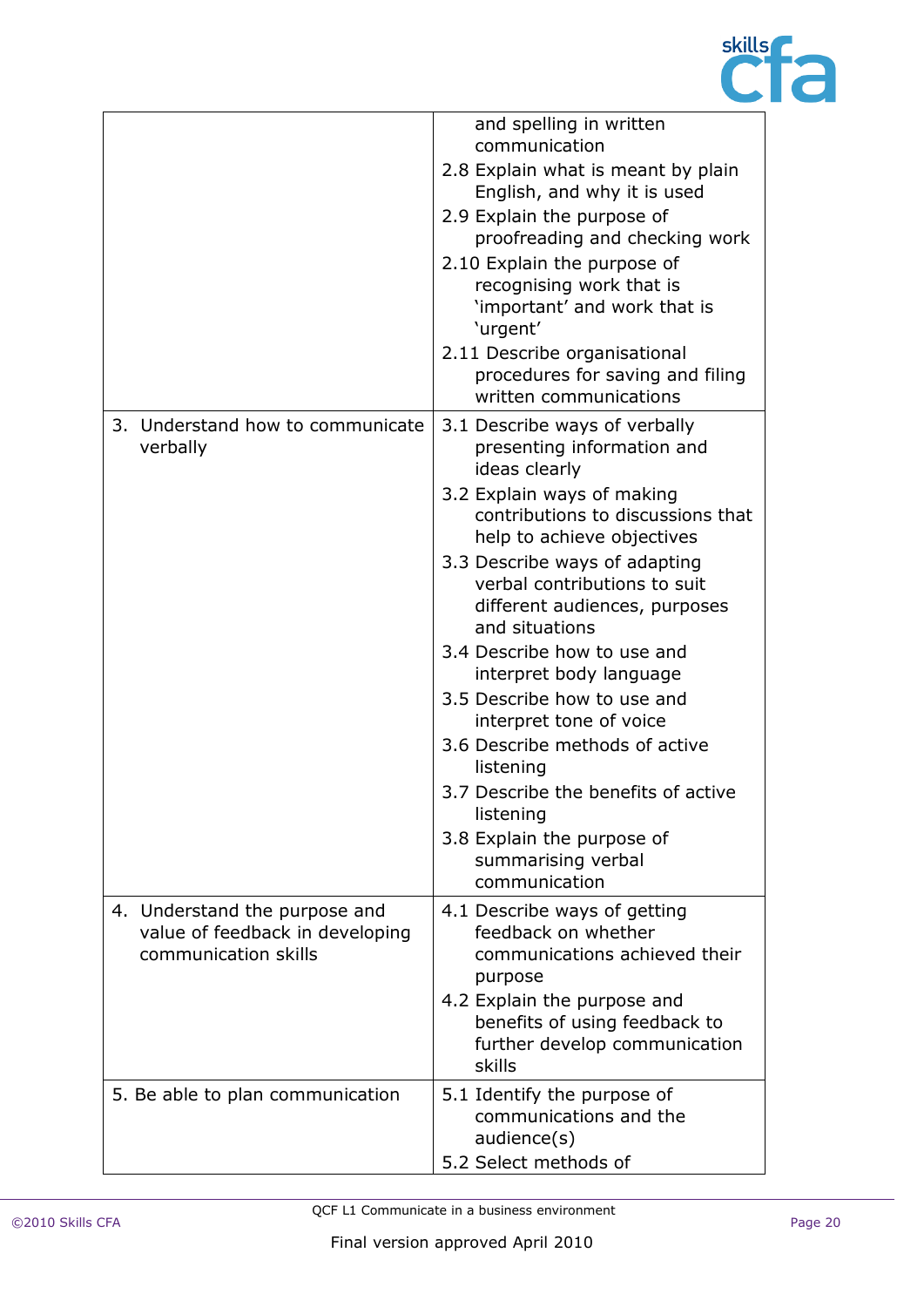

|                                         | communication to be used                                                                                                                      |
|-----------------------------------------|-----------------------------------------------------------------------------------------------------------------------------------------------|
|                                         | 5.3 Confirm methods of                                                                                                                        |
|                                         | communication, as required                                                                                                                    |
| 6. Be able to communicate in<br>writing | 6.1 Find and select information that<br>supports the purpose of written<br>communications                                                     |
|                                         | 6.2 Present information using a<br>format, layout, style and house<br>style suited to the purpose and<br>method of written<br>communications  |
|                                         | 6.3 Use language that meets the<br>purpose of written<br>communications and the needs<br>of the audience                                      |
|                                         | 6.4 Organise structure and present<br>written information so that it is<br>clear and accurate, and meets<br>the need of different audiences   |
|                                         | 6.5 Use accurate grammar, spelling<br>and punctuation, and plain<br>English to make sure that<br>meaning of written<br>communication is clear |
|                                         | 6.6 Proofread and check written<br>communications and make<br>amendments, as required                                                         |
|                                         | 6.7 Confirm what is 'important' and<br>what is 'urgent'                                                                                       |
|                                         | 6.8 Produce written communications<br>to meet agreed deadlines                                                                                |
|                                         | 6.9 Keep a file copy of written<br>communications sent                                                                                        |
| 7. Be able to communicate verbally      | 7.1 Verbally present information<br>and ideas to others clearly and<br>accurately                                                             |
|                                         | 7.2 Make verbal contributions to<br>discussion(s) that suit the<br>audience, purpose and situation                                            |
|                                         | 7.3 Use body language and tone to<br>meet the needs of the audience,<br>purpose and situation                                                 |
|                                         | 7.4 Actively listen to information<br>given by other people, and<br>make relevant verbal responses                                            |
|                                         | 7.5 Ask relevant verbal questions to<br>clarify own understanding, as                                                                         |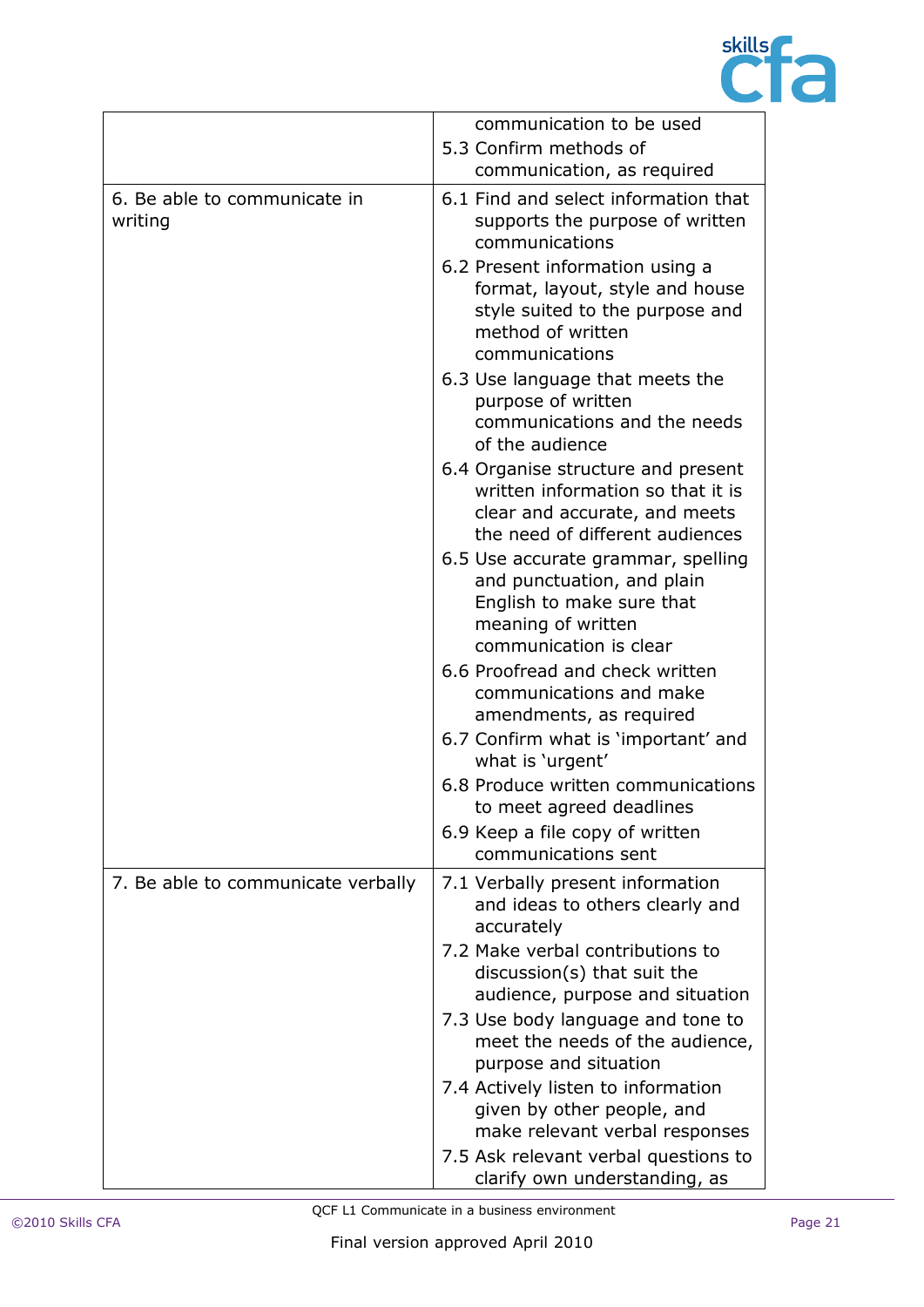

|                                                                                        | required<br>7.6 Summarise verbal<br>communication(s) and make<br>sure that the correct meaning<br>has been understood                                                                   |
|----------------------------------------------------------------------------------------|-----------------------------------------------------------------------------------------------------------------------------------------------------------------------------------------|
| 8. Be able to identify and agree<br>ways of further developing<br>communication skills | 8.1 Get feedback to confirm<br>whether communication has<br>achieved its purpose<br>8.2 Use feedback to identify and<br>agree ways of further<br>developing own communication<br>skills |

| <b>Additional Information about the unit</b>                                                                                                                        |                                                                                                                                                                                                                                                         |
|---------------------------------------------------------------------------------------------------------------------------------------------------------------------|---------------------------------------------------------------------------------------------------------------------------------------------------------------------------------------------------------------------------------------------------------|
| Unit purpose and $\text{aim}(s)$                                                                                                                                    | This unit is about being able to<br>select and use information and<br>different styles of communication, in<br>order to communicate clearly,<br>accurately and effectively, in writing<br>and verbally, with other people in a<br>business environment. |
| Unit expiry date                                                                                                                                                    | 31 December 2013                                                                                                                                                                                                                                        |
| Details of the relationship between<br>the unit and relevant national<br>occupational standards or other<br>professional standards or curricula<br>(if appropriate) | <b>Skills CFA</b>                                                                                                                                                                                                                                       |
| Assessment requirements or<br>quidance specified by a sector or<br>regulatory body (if appropriate)                                                                 | <b>Assessment Strategy</b>                                                                                                                                                                                                                              |
| Support for the unit from an SSC or<br>other appropriate body (if required)                                                                                         | <b>Skills CFA</b>                                                                                                                                                                                                                                       |
| Location of the unit within the<br>subject/sector classification system                                                                                             | 15. Business, Administration and<br>Law<br>15.2 Administration                                                                                                                                                                                          |
| Name of the organisation<br>submitting the unit                                                                                                                     | <b>Skills CFA</b>                                                                                                                                                                                                                                       |
| Availability for use                                                                                                                                                | Shared                                                                                                                                                                                                                                                  |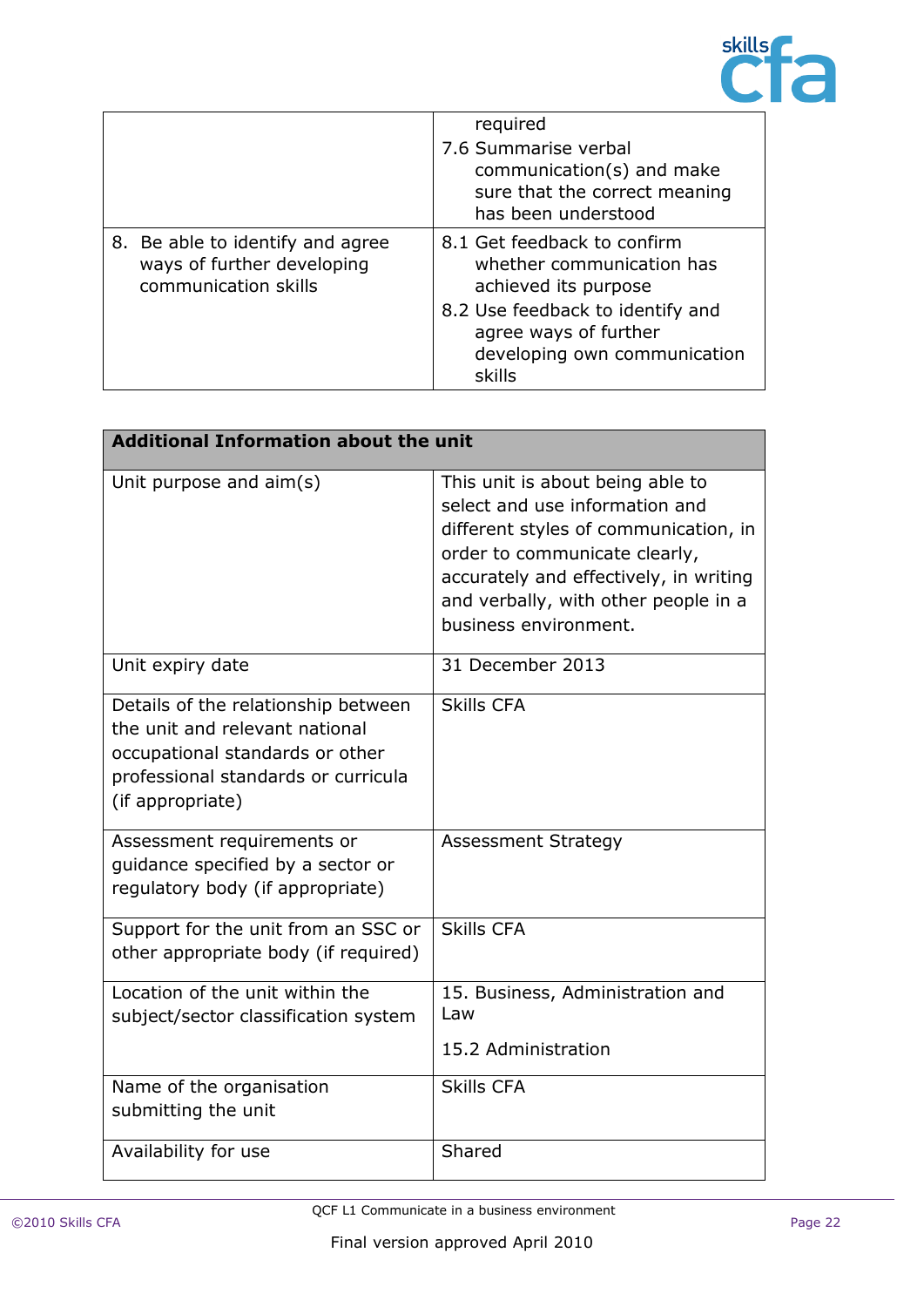

| Unit available from        | 1 August 2010 |
|----------------------------|---------------|
| Unit guided learning hours | 14            |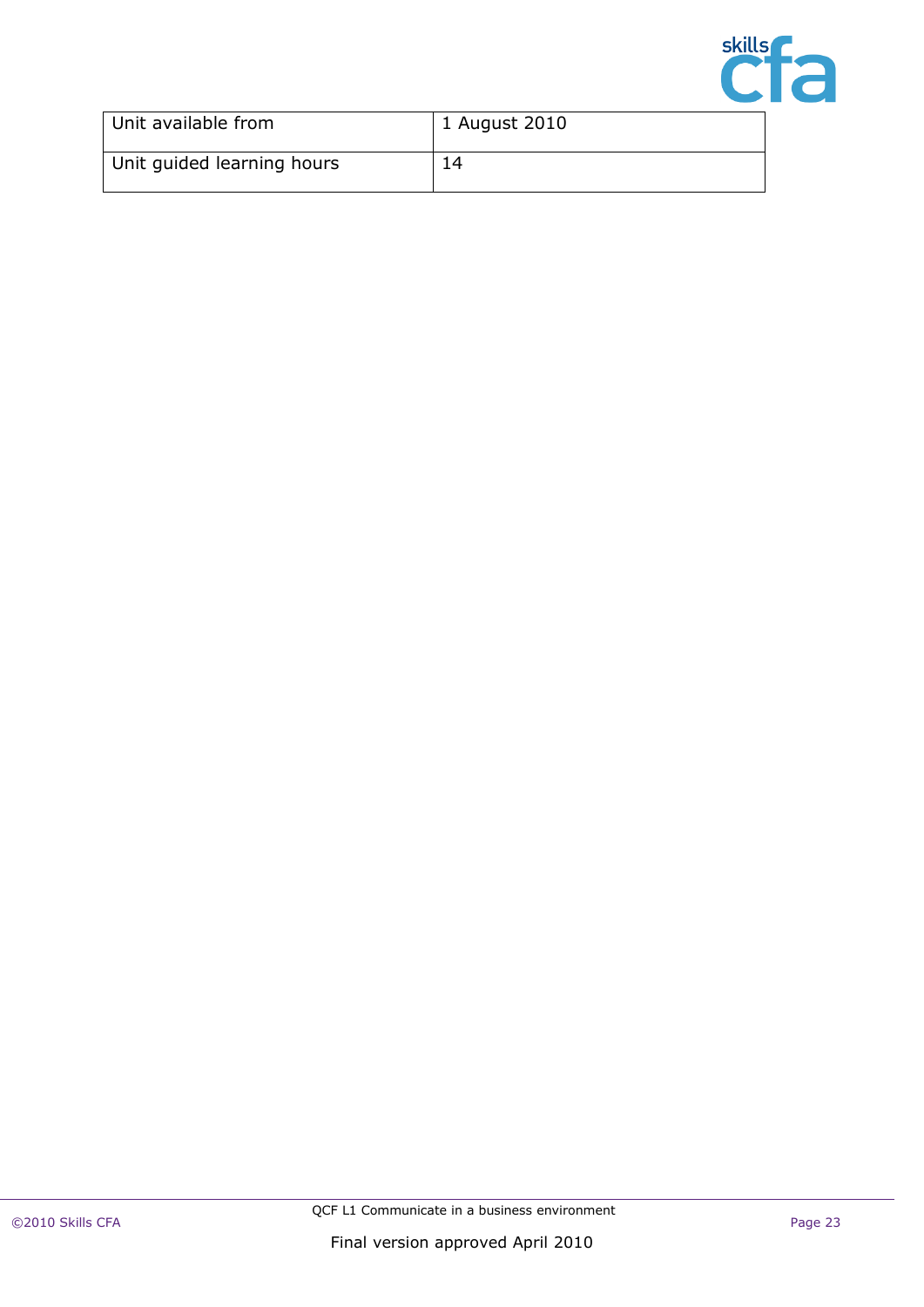

| <b>Title</b>                                                     | Deliver a presentation         |                                                                                                                                                                                                                                                                                                                                                                                                                                                                                                                                                                                                                                                                                                                      |
|------------------------------------------------------------------|--------------------------------|----------------------------------------------------------------------------------------------------------------------------------------------------------------------------------------------------------------------------------------------------------------------------------------------------------------------------------------------------------------------------------------------------------------------------------------------------------------------------------------------------------------------------------------------------------------------------------------------------------------------------------------------------------------------------------------------------------------------|
| <b>Skills CFA Unit</b><br>No.                                    | Q311                           |                                                                                                                                                                                                                                                                                                                                                                                                                                                                                                                                                                                                                                                                                                                      |
| <b>WBA Unit No.</b>                                              | T/601/2529                     |                                                                                                                                                                                                                                                                                                                                                                                                                                                                                                                                                                                                                                                                                                                      |
| <b>Level</b>                                                     | 3                              |                                                                                                                                                                                                                                                                                                                                                                                                                                                                                                                                                                                                                                                                                                                      |
| <b>Credit Value</b>                                              | 3                              |                                                                                                                                                                                                                                                                                                                                                                                                                                                                                                                                                                                                                                                                                                                      |
| <b>GLH</b>                                                       | 15                             |                                                                                                                                                                                                                                                                                                                                                                                                                                                                                                                                                                                                                                                                                                                      |
| <b>Learning Outcomes</b>                                         |                                | <b>Assessment Criteria</b>                                                                                                                                                                                                                                                                                                                                                                                                                                                                                                                                                                                                                                                                                           |
| The learner will                                                 |                                | The learner can                                                                                                                                                                                                                                                                                                                                                                                                                                                                                                                                                                                                                                                                                                      |
| 1. Understand the purpose of<br>presentation                     | preparing for and evaluating a | 1.1 Explain the purpose of using<br>different types of presentation<br>and equipment<br>1.2 Explain different ways of<br>delivering presentations and<br>their features<br>1.3 Explain the procedures to be<br>followed when preparing a<br>presentation<br>1.4 Explain the benefits of preparing<br>for giving a presentation<br>1.5 Describe the types of problems<br>that may occur with equipment<br>and how to deal with them<br>1.6 Explain the purpose and<br>benefits of contingency planning<br>1.7 Explain the purpose and<br>benefits of collecting feedback<br>from the audience on the<br>presentation<br>1.8 Explain the purpose and<br>benefits of evaluating<br>presentations and own<br>performance |
| 2. Understand the techniques used<br>in enhancing a presentation |                                | 2.1 Explain and illustrate how<br>presentations may be enhanced<br>by materials and equipment<br>2.2 Explain and illustrate how<br>presentations may be enhanced<br>by use of communication and<br>interpersonal skills                                                                                                                                                                                                                                                                                                                                                                                                                                                                                              |
|                                                                  |                                | 2.3 Describe how to gauge audience<br>reaction to the presentation<br>2.4 Explain the purpose and<br>benefits of summarising<br>important features of the                                                                                                                                                                                                                                                                                                                                                                                                                                                                                                                                                            |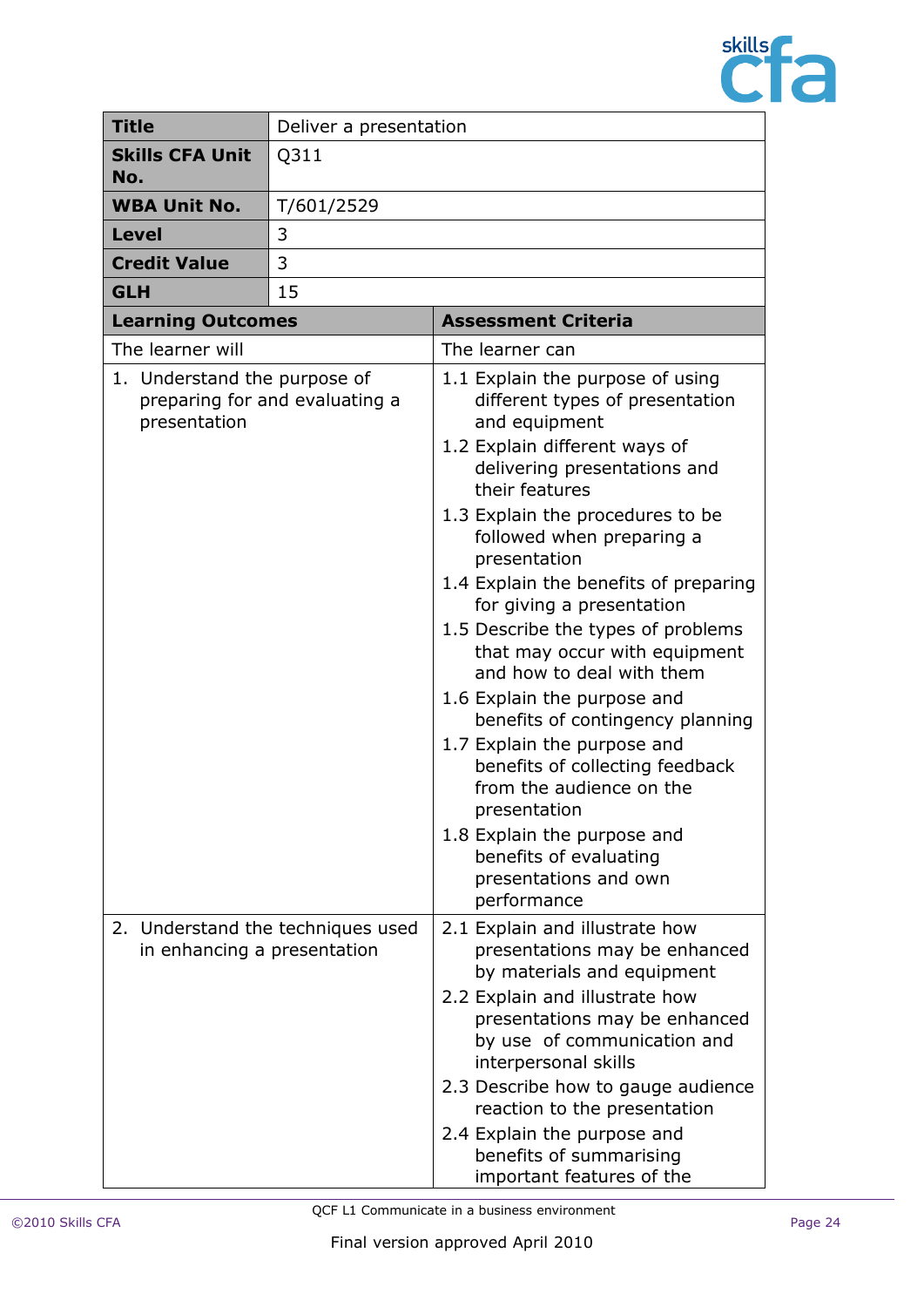

|                                                         | presentation                                                                                                          |
|---------------------------------------------------------|-----------------------------------------------------------------------------------------------------------------------|
|                                                         | 2.5 Describe the purpose and<br>benefits of giving the audience<br>opportunities to ask questions                     |
| 3. Be able to prepare for delivery<br>of a presentation | 3.1 Select any equipment needed<br>and plan how to use it to best<br>effect                                           |
|                                                         | 3.2 Make contingency plans in case<br>of equipment failure or other<br>problems, if required                          |
|                                                         | 3.3 Practise the presentation and its<br>timing                                                                       |
|                                                         | 3.4 Obtain feedback on planned<br>presentation and make<br>adjustments, if required                                   |
| 4. Be able to deliver a presentation                    | 4.1 Check equipment and resources                                                                                     |
|                                                         | 4.2 Circulate presentation materials                                                                                  |
|                                                         | 4.3 Introduce self to audience and<br>state aims of the presentation                                                  |
|                                                         | 4.4 Address the audience, speaking<br>clearly and confidently, using<br>language to suit the topic and<br>audience    |
|                                                         | 4.5 Vary tone, pace and volume to<br>emphasise key points                                                             |
|                                                         | 4.6 Gauge audience reaction during<br>the presentation and adapt if<br>required                                       |
|                                                         | 4.7 Summarise throughout the<br>presentation to emphasise key<br>points and help to maintain<br>audience interest     |
|                                                         | 4.8 Use body language in a way<br>that reinforces presented<br>information                                            |
|                                                         | 4.9 Use equipment, where<br>appropriate, to enhance the<br>presentation, and deal with any<br>problems that may occur |
|                                                         | 4.10 Provide the audience with<br>opportunities to ask questions                                                      |
|                                                         | 4.11 Listen carefully to questions<br>and respond in a way that<br>meets the audience's needs                         |
| 5. Be able to evaluate a<br>presentation                | 5.1 Collect feedback on the<br>presentation                                                                           |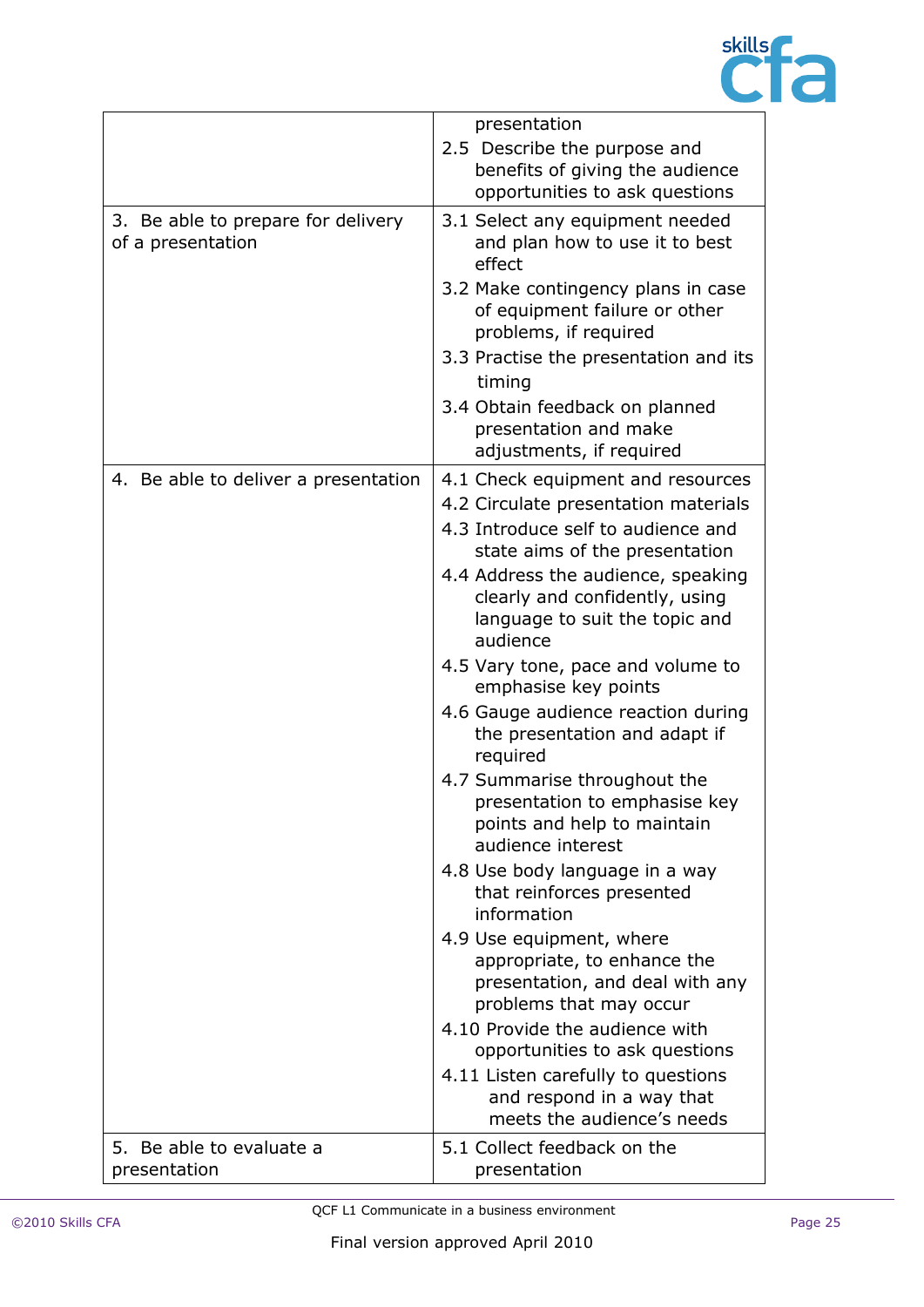

| 5.2 Reflect on own performance and<br>identify learning points                                                         |
|------------------------------------------------------------------------------------------------------------------------|
| 5.3 Evaluate the presentation and<br>own performance and identify<br>changes that will improve future<br>presentations |

| <b>Additional Information about the unit</b>                                                                                                                        |                                                                                                                                                         |  |
|---------------------------------------------------------------------------------------------------------------------------------------------------------------------|---------------------------------------------------------------------------------------------------------------------------------------------------------|--|
| Unit purpose and aim(s)                                                                                                                                             | This unit covers the skills,<br>knowledge and understanding<br>learners need to prepare for, deliver<br>and evaluate a presentation for an<br>audience. |  |
| Unit expiry date                                                                                                                                                    | 31 December 2013                                                                                                                                        |  |
| Details of the relationship between<br>the unit and relevant national<br>occupational standards or other<br>professional standards or curricula<br>(if appropriate) | <b>Skills CFA</b>                                                                                                                                       |  |
| Assessment requirements or<br>guidance specified by a sector or<br>regulatory body (if appropriate)                                                                 | <b>Assessment Strategy</b>                                                                                                                              |  |
| Support for the unit from an SSC or<br>other appropriate body (if required)                                                                                         | <b>Skills CFA</b>                                                                                                                                       |  |
| Location of the unit within the<br>subject/sector classification system                                                                                             | 15. Business, Administration and<br>Law<br>15.2 Administration                                                                                          |  |
| Name of the organisation<br>submitting the unit                                                                                                                     | <b>Skills CFA</b>                                                                                                                                       |  |
| Availability for use                                                                                                                                                | Shared                                                                                                                                                  |  |
| Unit available from                                                                                                                                                 | 1 August 2010                                                                                                                                           |  |
| Unit guided learning hours                                                                                                                                          | 15                                                                                                                                                      |  |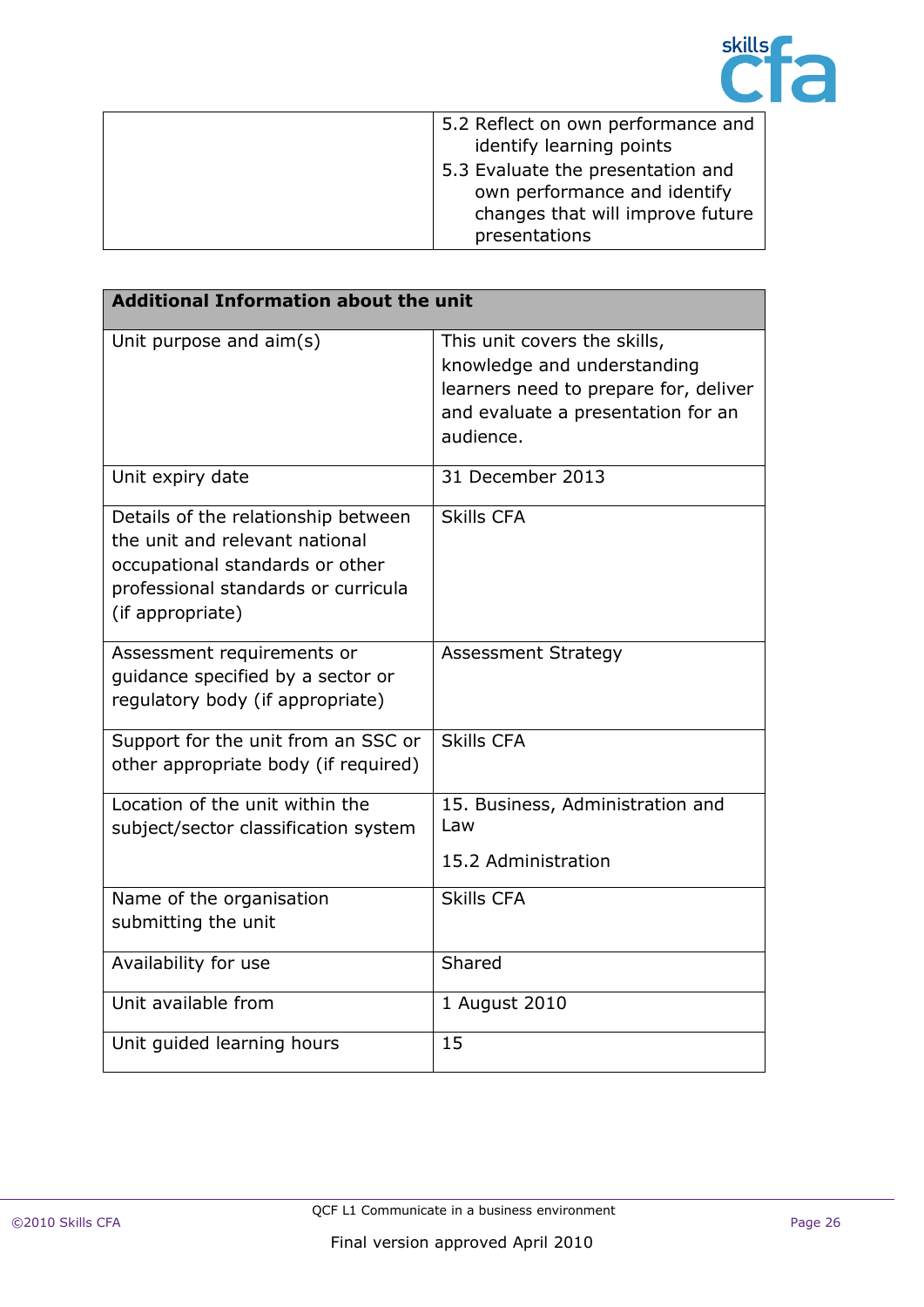

| <b>Title</b>                                 | Develop a presentation         |                                                                                                                                                                                                                                                                                                                                                                                                                                                                                                                                                                                |
|----------------------------------------------|--------------------------------|--------------------------------------------------------------------------------------------------------------------------------------------------------------------------------------------------------------------------------------------------------------------------------------------------------------------------------------------------------------------------------------------------------------------------------------------------------------------------------------------------------------------------------------------------------------------------------|
| <b>Skills CFA Unit</b><br>No.                | Q310                           |                                                                                                                                                                                                                                                                                                                                                                                                                                                                                                                                                                                |
| <b>WBA Unit No.</b>                          | M/601/2528                     |                                                                                                                                                                                                                                                                                                                                                                                                                                                                                                                                                                                |
| <b>Level</b>                                 | 3                              |                                                                                                                                                                                                                                                                                                                                                                                                                                                                                                                                                                                |
| <b>Credit Value</b>                          | 3                              |                                                                                                                                                                                                                                                                                                                                                                                                                                                                                                                                                                                |
| <b>GLH</b>                                   | 15                             |                                                                                                                                                                                                                                                                                                                                                                                                                                                                                                                                                                                |
| <b>Learning Outcomes</b>                     |                                | <b>Assessment Criteria</b>                                                                                                                                                                                                                                                                                                                                                                                                                                                                                                                                                     |
| The learner will                             |                                | The learner can                                                                                                                                                                                                                                                                                                                                                                                                                                                                                                                                                                |
| 1. Understand the purpose of<br>presentation | preparing for and evaluating a | 1.1 Explain the purpose of using<br>different types of presentation<br>and equipment to provide<br>information<br>1.2 Explain the procedures to be<br>followed when preparing a<br>presentation, including<br>planning, preparation of<br>content, materials, and<br>contingencies<br>1.3 Explain the benefits of preparing<br>for giving a presentation<br>1.4 Explain and illustrate how<br>presentations may be enhanced<br>by materials and equipment<br>1.5. Explain the purpose and<br>benefits of reflecting on the<br>feedback obtained of the written<br>presentation |
| 2. Be able to develop a<br>presentation      |                                | 2.1 Agree and confirm audience,<br>purpose, content, style and<br>timing of a presentation<br>2.2 Research and plan a<br>presentation<br>2.3 Select any equipment needed<br>for the presentation<br>2.4 Prepare content, shape and<br>structure of a presentation to<br>achieve its purpose and suit<br>needs of audience<br>2.5 Obtain feedback on planned<br>presentation and make<br>adjustments, if required<br>2.6 Produce presentation handouts<br>2.7 Collect feedback on the written<br>presentation                                                                   |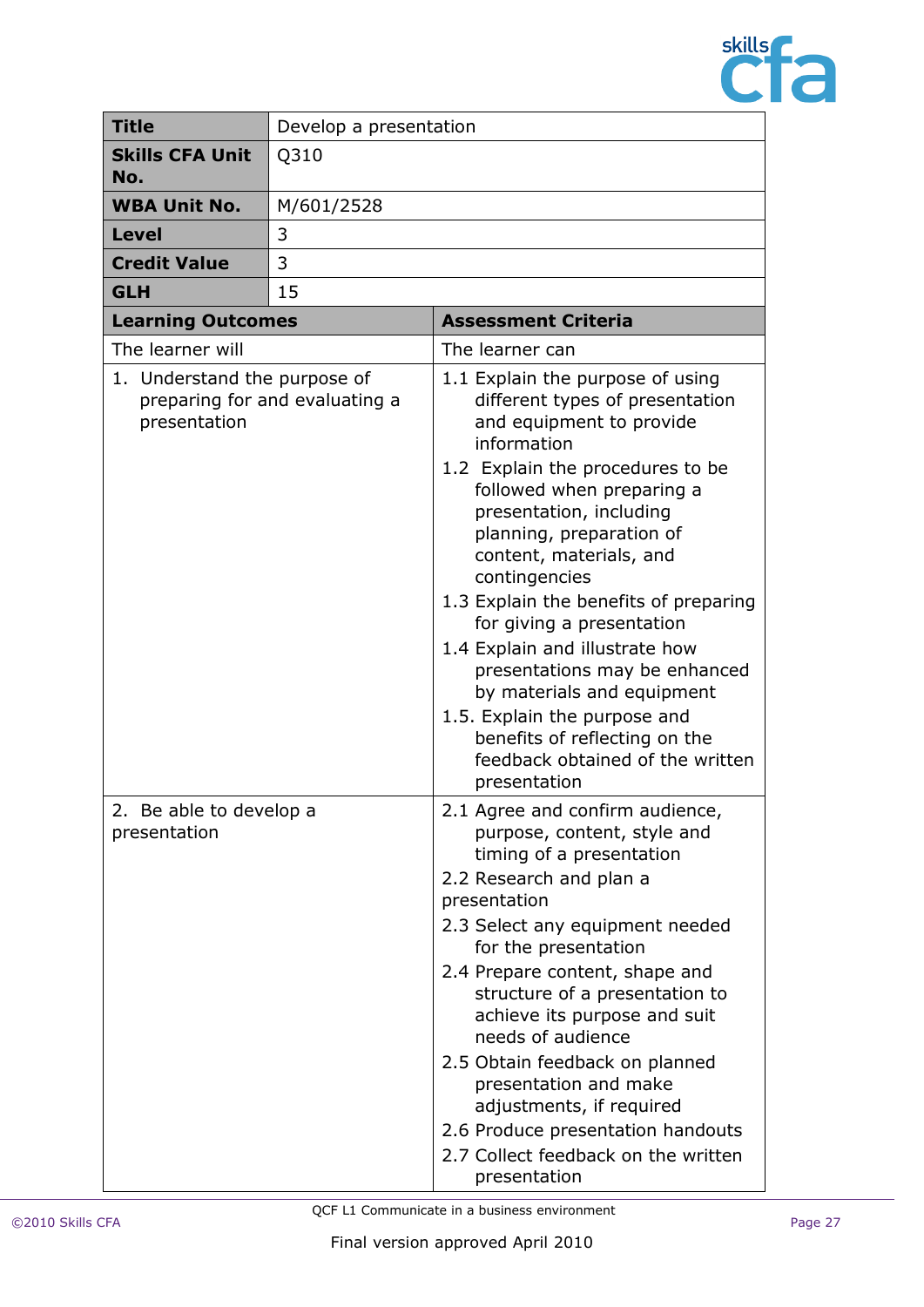

| 2.8 Reflect on the feedback    |
|--------------------------------|
| obtained of the written        |
| presentation and identify      |
| learning points                |
| 2.9 Identify changes that will |
| improve future written         |
| presentations                  |

| <b>Additional Information about the unit</b>                                                                                                                        |                                                                |  |
|---------------------------------------------------------------------------------------------------------------------------------------------------------------------|----------------------------------------------------------------|--|
| Unit purpose and aim(s)                                                                                                                                             | This unit is about developing a<br>presentation.               |  |
| Unit expiry date                                                                                                                                                    | 31 December 2013                                               |  |
| Details of the relationship between<br>the unit and relevant national<br>occupational standards or other<br>professional standards or curricula<br>(if appropriate) | <b>Skills CFA</b>                                              |  |
| Assessment requirements or<br>quidance specified by a sector or<br>regulatory body (if appropriate)                                                                 | <b>Assessment Strategy</b>                                     |  |
| Support for the unit from an SSC or<br>other appropriate body (if required)                                                                                         | <b>Skills CFA</b>                                              |  |
| Location of the unit within the<br>subject/sector classification system                                                                                             | 15. Business, Administration and<br>Law<br>15.2 Administration |  |
|                                                                                                                                                                     |                                                                |  |
| Name of the organisation<br>submitting the unit                                                                                                                     | <b>Skills CFA</b>                                              |  |
| Availability for use                                                                                                                                                | Shared                                                         |  |
| Unit available from                                                                                                                                                 | 1 August 2010                                                  |  |
| Unit guided learning hours                                                                                                                                          | 15                                                             |  |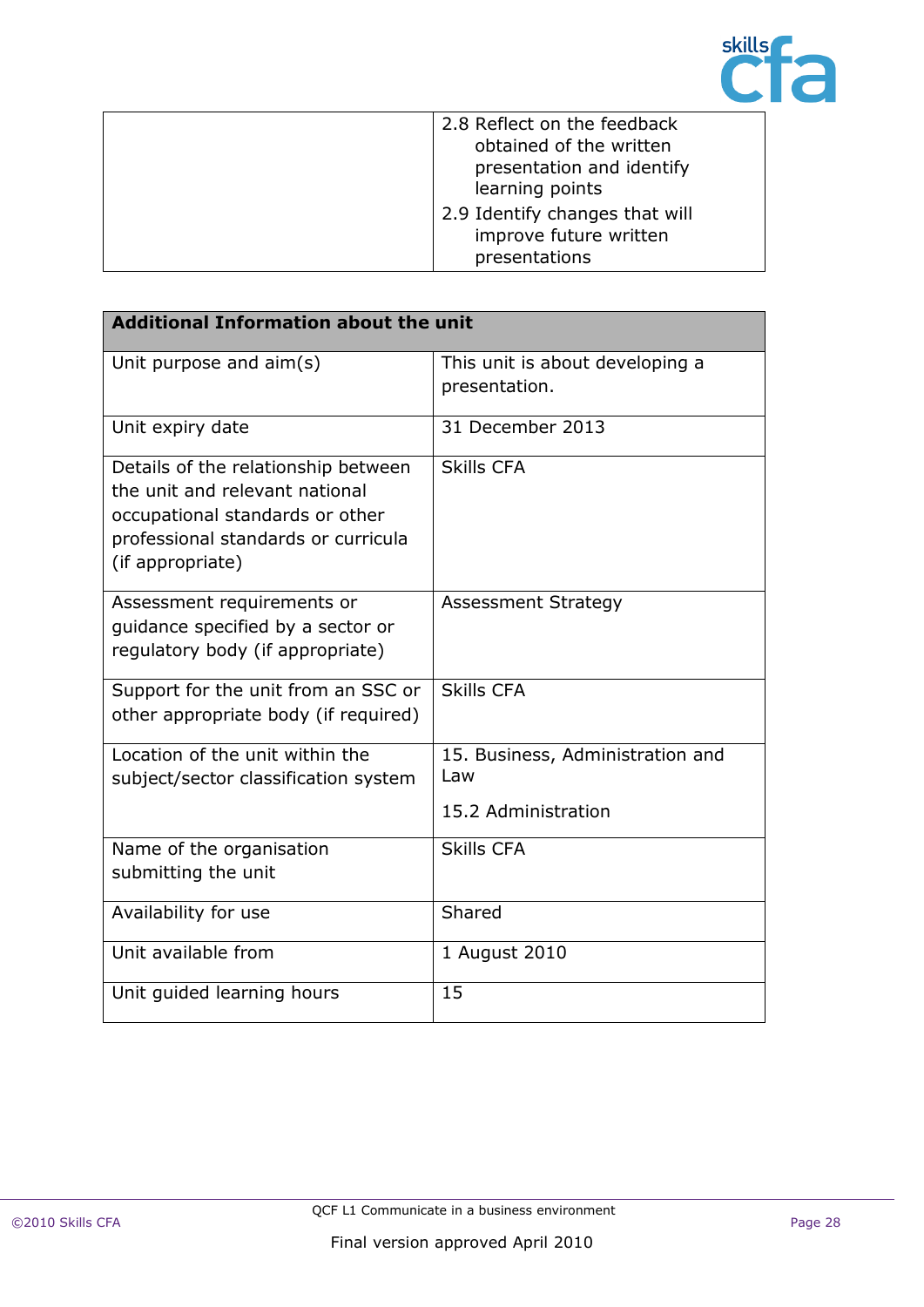

| <b>Title</b>                                           | Communicate in a business environment |                                                                                                                                                                                                                                                                                                                                                                                                                                                                                                                                                                                                                                                                                         |  |
|--------------------------------------------------------|---------------------------------------|-----------------------------------------------------------------------------------------------------------------------------------------------------------------------------------------------------------------------------------------------------------------------------------------------------------------------------------------------------------------------------------------------------------------------------------------------------------------------------------------------------------------------------------------------------------------------------------------------------------------------------------------------------------------------------------------|--|
| <b>Skills CFA Unit</b><br>No.                          | Q409                                  |                                                                                                                                                                                                                                                                                                                                                                                                                                                                                                                                                                                                                                                                                         |  |
| <b>WBA Unit No.</b>                                    | M/601/2562                            |                                                                                                                                                                                                                                                                                                                                                                                                                                                                                                                                                                                                                                                                                         |  |
| <b>Level</b>                                           | 4                                     |                                                                                                                                                                                                                                                                                                                                                                                                                                                                                                                                                                                                                                                                                         |  |
| <b>Credit Value</b>                                    | 3                                     |                                                                                                                                                                                                                                                                                                                                                                                                                                                                                                                                                                                                                                                                                         |  |
| <b>GLH</b>                                             | 25                                    |                                                                                                                                                                                                                                                                                                                                                                                                                                                                                                                                                                                                                                                                                         |  |
| <b>Learning Outcomes</b>                               |                                       | <b>Assessment Criteria</b>                                                                                                                                                                                                                                                                                                                                                                                                                                                                                                                                                                                                                                                              |  |
| The learner will                                       |                                       | The learner can                                                                                                                                                                                                                                                                                                                                                                                                                                                                                                                                                                                                                                                                         |  |
| 1. Understand the purpose of<br>planning communication |                                       | 1.1 Explain the benefits of knowing<br>the purpose of communications<br>for<br>a) individuals<br>b) organisations<br>1.2 Explain the purpose of knowing<br>the intended outcomes of<br>communications<br>1.3 Explain the advantages and<br>disadvantages of using<br>particular methods of<br>communication in differing<br>situations                                                                                                                                                                                                                                                                                                                                                  |  |
| 2. Understand how to communicate<br>in writing         |                                       | 2.1 Identify relevant sources of<br>information that may be used<br>when preparing written<br>communication<br>2.2 Describe ways of finding and<br>extracting key points from<br>sources of information for<br>written communication<br>2.3 Explain the purpose of written<br>communication principles for<br>using electronic forms of written<br>communication in a business<br>environment<br>2.4 Explain different styles and<br>tones of language and situations<br>when they may be used<br>2.5 Explain how to select the right<br>tone and style for written<br>communication<br>2.6 Explain the purpose of selecting<br>and using language that suits<br>the purpose of written |  |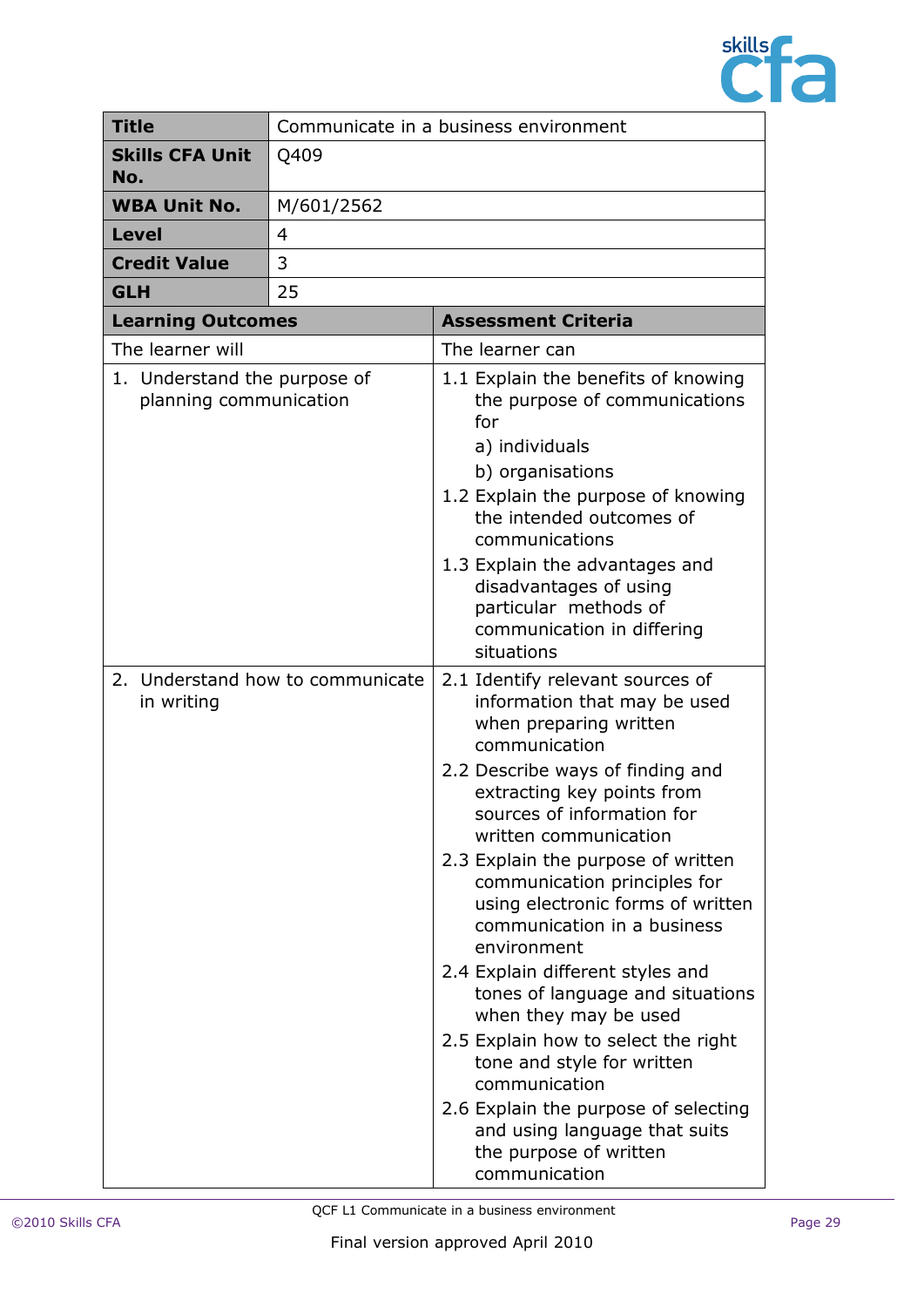

|                                  | 2.7 Describe ways of organising,                                   |
|----------------------------------|--------------------------------------------------------------------|
|                                  | structuring and presenting                                         |
|                                  | written information so it meets                                    |
|                                  | the needs of different audiences                                   |
|                                  | 2.8 Describe ways of checking                                      |
|                                  | information for accuracy of                                        |
|                                  | content                                                            |
|                                  | 2.9 Explain the purpose of accurate                                |
|                                  | use of grammar, punctuation                                        |
|                                  | and spelling                                                       |
|                                  | 2.10 Explain what is meant by plain<br>English, and why it is used |
|                                  | 2.11 Explain the purpose of                                        |
|                                  | proofreading and checking<br>written communications                |
|                                  | 2.12 Explain the purpose of                                        |
|                                  | recognising work that is                                           |
|                                  | 'important' and work that is                                       |
|                                  | 'urgent', and ways of doing so                                     |
|                                  | 2.13 Describe organisational                                       |
|                                  | procedures for saving and                                          |
|                                  | filing written communications                                      |
|                                  |                                                                    |
| 3. Understand how to communicate | 3.1 Describe ways of verbally                                      |
| verbally                         | presenting information and                                         |
|                                  | ideas in a way that is clear,                                      |
|                                  | convincing or persuasive                                           |
|                                  | 3.2 Describe ways of leading                                       |
|                                  | discussions to achieve                                             |
|                                  | objectives                                                         |
|                                  | 3.3 Explain ways of adapting verbal                                |
|                                  | contributions to suit different                                    |
|                                  | audiences, purposes and                                            |
|                                  | situations                                                         |
|                                  | 3.4 Explain how to use and interpret                               |
|                                  | body language and tone of voice                                    |
|                                  | 3.5 Describe methods of active                                     |
|                                  | listening and the benefits of                                      |
|                                  | doing so                                                           |
|                                  | 3.6 Explain how to use language to                                 |
|                                  | suit different audiences and                                       |
|                                  | situations                                                         |
|                                  | 3.7 Explain the purpose of seeking                                 |
|                                  | ideas and opinions from others,                                    |
|                                  | and for taking these into                                          |
|                                  | account                                                            |
|                                  |                                                                    |
|                                  | 3.8 Give reasons why barriers to                                   |
|                                  | verbal communication may                                           |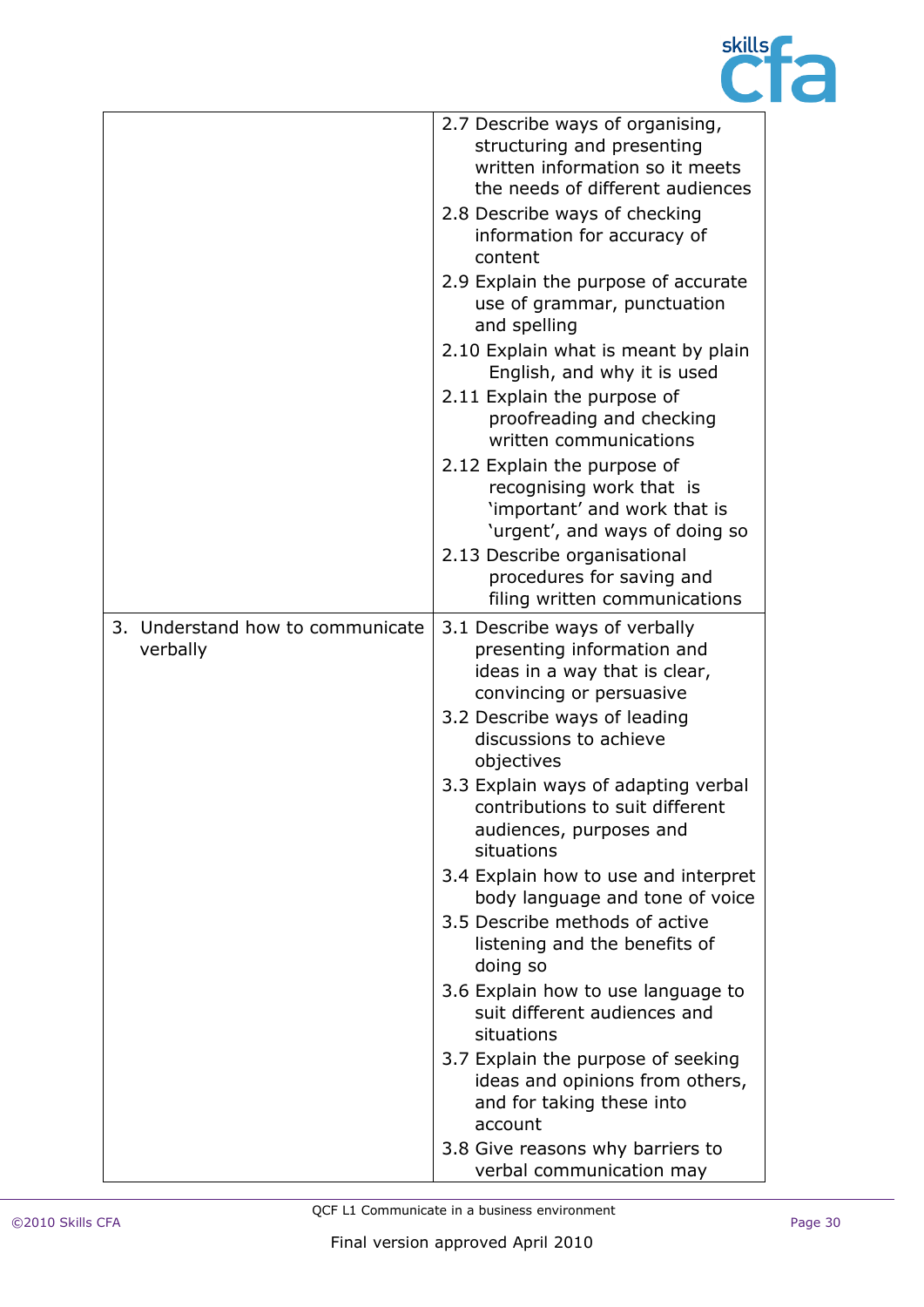

|                                                                                          | occur                                                                                                                                                                                                                                                                                                                                                                                                                                                                                                                                                                                                                                                                     |
|------------------------------------------------------------------------------------------|---------------------------------------------------------------------------------------------------------------------------------------------------------------------------------------------------------------------------------------------------------------------------------------------------------------------------------------------------------------------------------------------------------------------------------------------------------------------------------------------------------------------------------------------------------------------------------------------------------------------------------------------------------------------------|
|                                                                                          | 3.9 Describe strategies for<br>overcoming barriers to verbal<br>communication<br>3.10 Explain the purpose of<br>summarising verbal<br>communication                                                                                                                                                                                                                                                                                                                                                                                                                                                                                                                       |
| 4. Understand the purpose and<br>value of feedback in developing<br>communication skills | 4.1 Explain ways of getting<br>feedback on whether<br>communications have achieved<br>their purpose<br>4.2 Explain the purpose and<br>benefits of using feedback to<br>further develop communication<br>skills                                                                                                                                                                                                                                                                                                                                                                                                                                                            |
| 5. Be able to plan communication                                                         | 5.1 Identify the purpose of<br>communications, the<br>audience(s) and the outcomes<br>to be achieved<br>5.2 Decide on the level of formality<br>/ informality for different types<br>of situations<br>5.3 Decide on the style and method<br>of communication for different<br>types of situations                                                                                                                                                                                                                                                                                                                                                                         |
| 6. Be able to communicate in<br>writing                                                  | 6.1 Identify sources of information<br>that support the purpose of<br>written communications<br>6.2 Evaluate information to extract<br>points that support the purpose<br>of written communications<br>6.3 Select the style and tone<br>needed for written<br>communications to support their<br>purpose<br>6.4 Present information using a<br>format, layout, style and house<br>style suited to the subject<br>matter, work situation and<br>method of written<br>communication<br>6.5 Use language that meets<br>differing purposes and<br>objectives of the written<br>communications, and the needs<br>of different audiences<br>6.6 Organise, structure and present |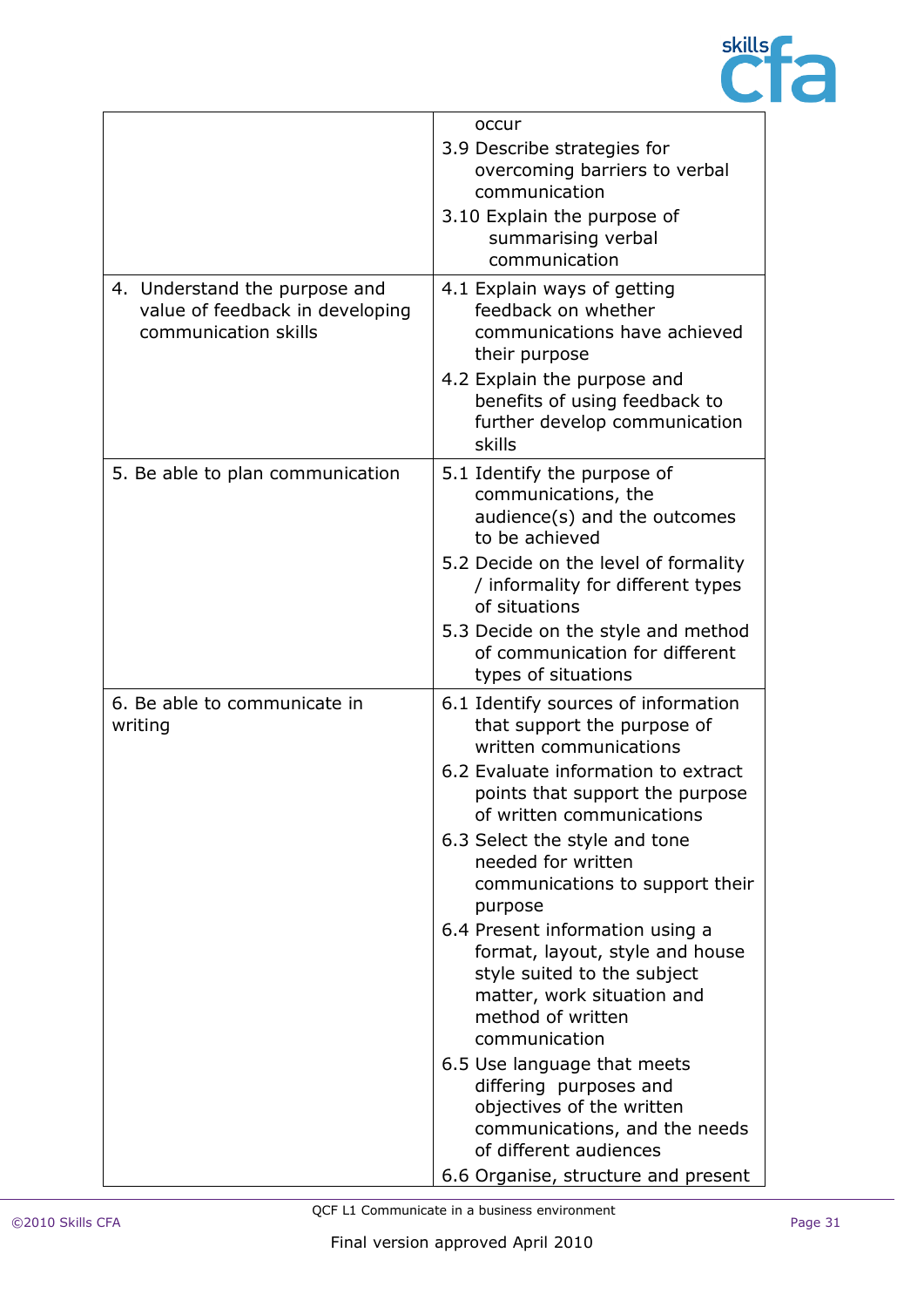

|                                    | information so that it is clear<br>and accurate, and meets the<br>needs of different audiences                                 |
|------------------------------------|--------------------------------------------------------------------------------------------------------------------------------|
|                                    | 6.7 Use accurate grammar, spelling<br>and punctuation, and plain<br>English to make sure that<br>meaning is clear              |
|                                    | 6.8 Proofread and check written<br>communications and make<br>amendments, as required                                          |
|                                    | 6.9 Recognise the difference<br>between what is 'important' and<br>what is 'urgent'                                            |
|                                    | 6.10 Produce written<br>communications to meet<br>deadlines                                                                    |
|                                    | 6.11 Keep a file copy of written<br>communications sent                                                                        |
| 7. Be able to communicate verbally | 7.1 Verbally present information<br>and ideas to others so that they<br>are clear, accurate, convincing<br>and / or persuasive |
|                                    | 7.2 Lead discussion(s) to achieve<br>objectives                                                                                |
|                                    | 7.3 Adapt verbal contributions to<br>discussions to suit audience,<br>purpose and situation                                    |
|                                    | 7.4 Use body language and tone to<br>meet the needs of audience,<br>purpose and situation                                      |
|                                    | 7.5 Actively listen to information<br>given by other people                                                                    |
|                                    | 7.6 Ask relevant questions to clarify<br>own understanding, as required                                                        |
|                                    | 7.7 Make relevant, well-argued<br>responses using language to<br>suit audience( $s$ ) and situation( $s$ )                     |
|                                    | 7.8 Give others opportunities to<br>verbally contribute ideas and<br>opinions and take these into<br>account                   |
|                                    | 7.9 Overcome barriers to verbal<br>communication, where required                                                               |
|                                    | 7.10 Summarise verbal<br>communication(s) and make<br>sure that the correct meaning<br>has been understood                     |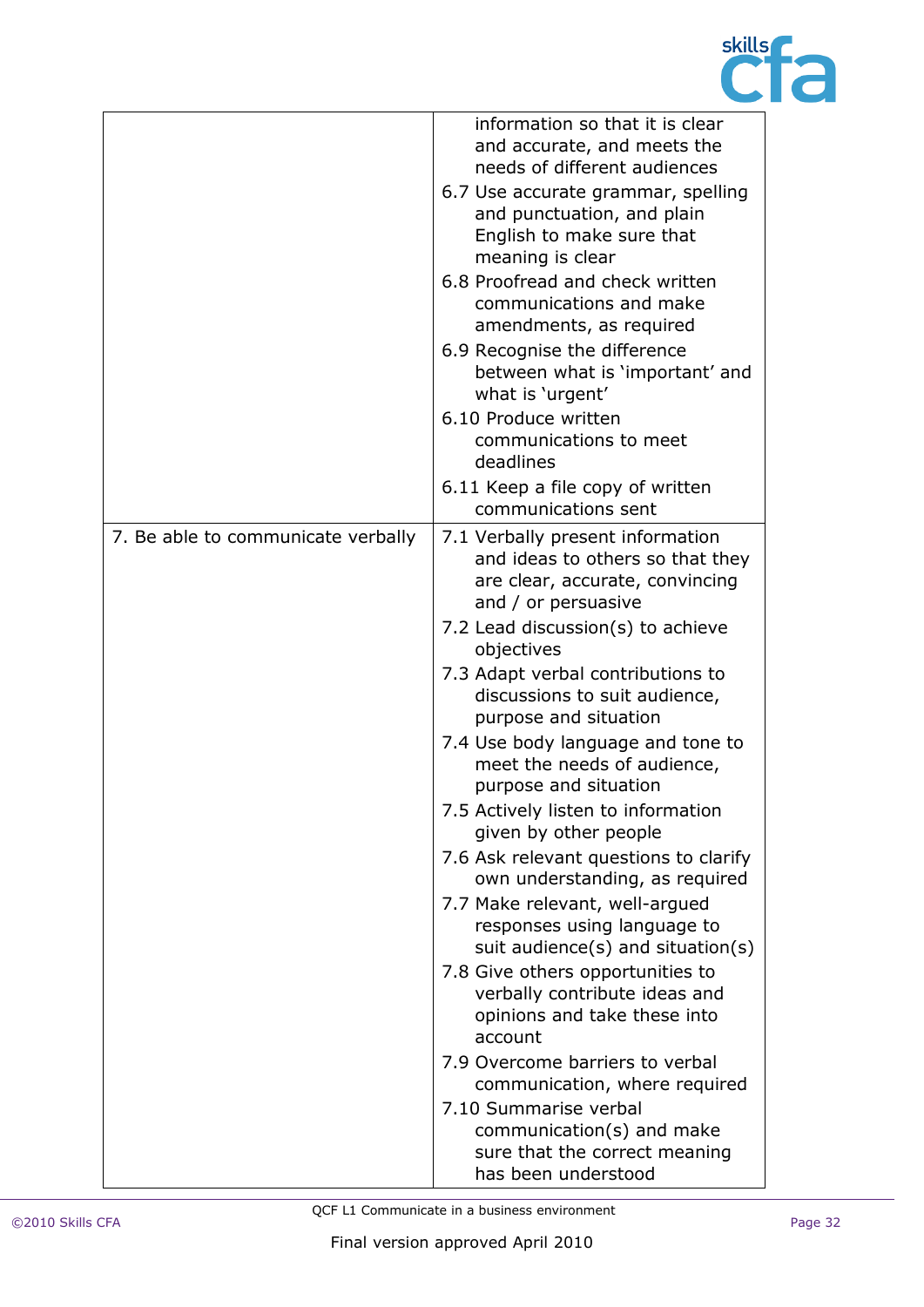

|  | 8. Be able to identify and agree<br>ways of further developing<br>communication skills |  | 8.1 Get feedback to confirm<br>whether communications have<br>achieved their purpose<br>8.2 Use feedback to identify and<br>agree ways of further<br>developing own communication<br>skills |
|--|----------------------------------------------------------------------------------------|--|---------------------------------------------------------------------------------------------------------------------------------------------------------------------------------------------|
|--|----------------------------------------------------------------------------------------|--|---------------------------------------------------------------------------------------------------------------------------------------------------------------------------------------------|

| <b>Additional Information about the unit</b>                                                                                                                        |                                                                                                                                                                                                                                        |  |
|---------------------------------------------------------------------------------------------------------------------------------------------------------------------|----------------------------------------------------------------------------------------------------------------------------------------------------------------------------------------------------------------------------------------|--|
| Unit purpose and $aim(s)$                                                                                                                                           | This unit is about being able to<br>communicate with other people in a<br>business environment clearly,<br>convincingly, and persuasively, in<br>writing and verbally, using language<br>in a variety of formats, styles and<br>tones. |  |
| Unit expiry date                                                                                                                                                    | 31 December 2013                                                                                                                                                                                                                       |  |
| Details of the relationship between<br>the unit and relevant national<br>occupational standards or other<br>professional standards or curricula<br>(if appropriate) | <b>Skills CFA</b>                                                                                                                                                                                                                      |  |
| Assessment requirements or<br>guidance specified by a sector or<br>regulatory body (if appropriate)                                                                 | <b>Assessment Strategy</b>                                                                                                                                                                                                             |  |
| Support for the unit from an SSC or<br>other appropriate body (if required)                                                                                         | <b>Skills CFA</b>                                                                                                                                                                                                                      |  |
| Location of the unit within the<br>subject/sector classification system                                                                                             | 15. Business, Administration and<br>Law<br>15.2 Administration                                                                                                                                                                         |  |
| Name of the organisation<br>submitting the unit                                                                                                                     | <b>Skills CFA</b>                                                                                                                                                                                                                      |  |
| Availability for use                                                                                                                                                | Shared                                                                                                                                                                                                                                 |  |
| Unit available from                                                                                                                                                 | 1 August 2010                                                                                                                                                                                                                          |  |
| Unit guided learning hours                                                                                                                                          | 25                                                                                                                                                                                                                                     |  |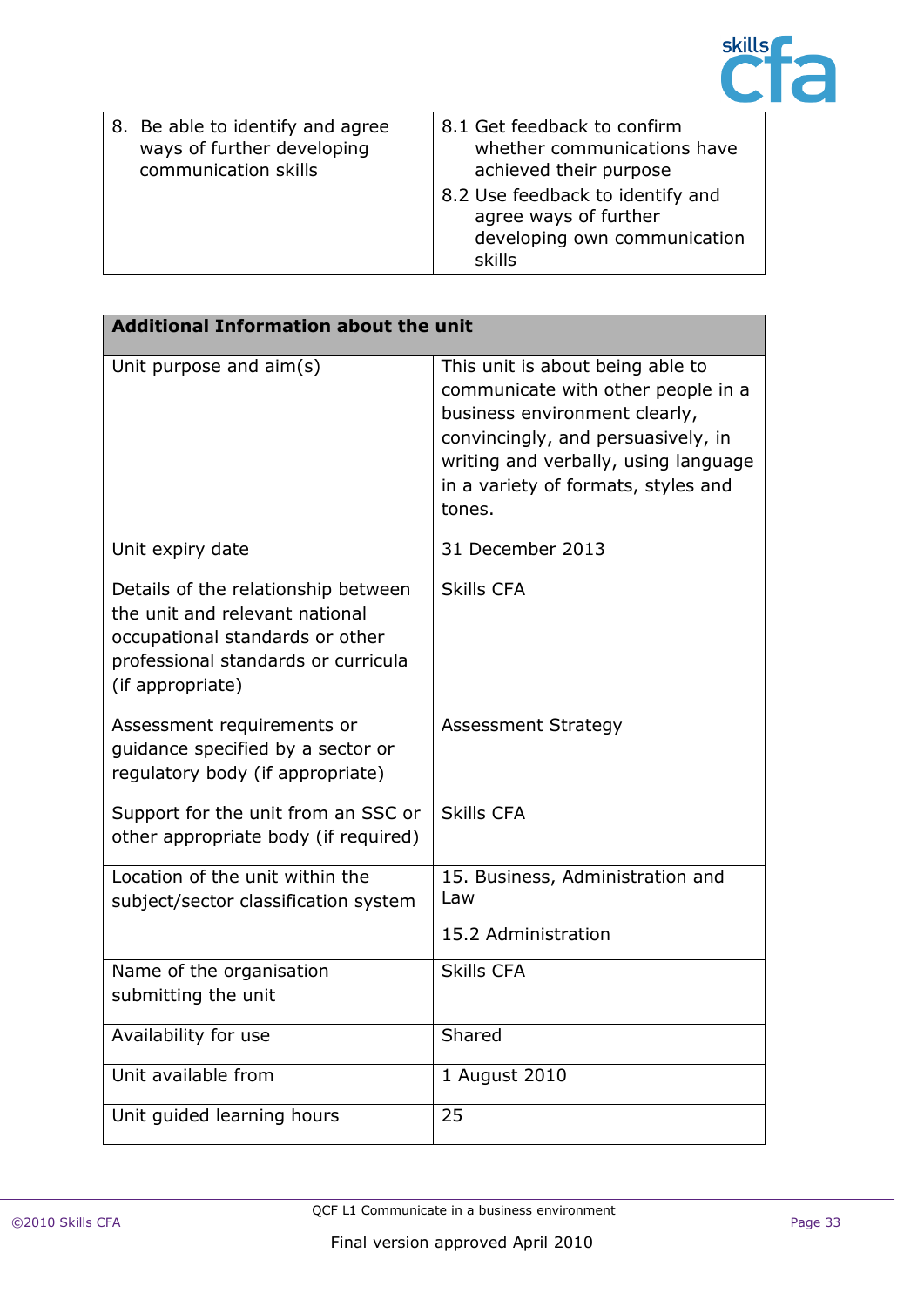